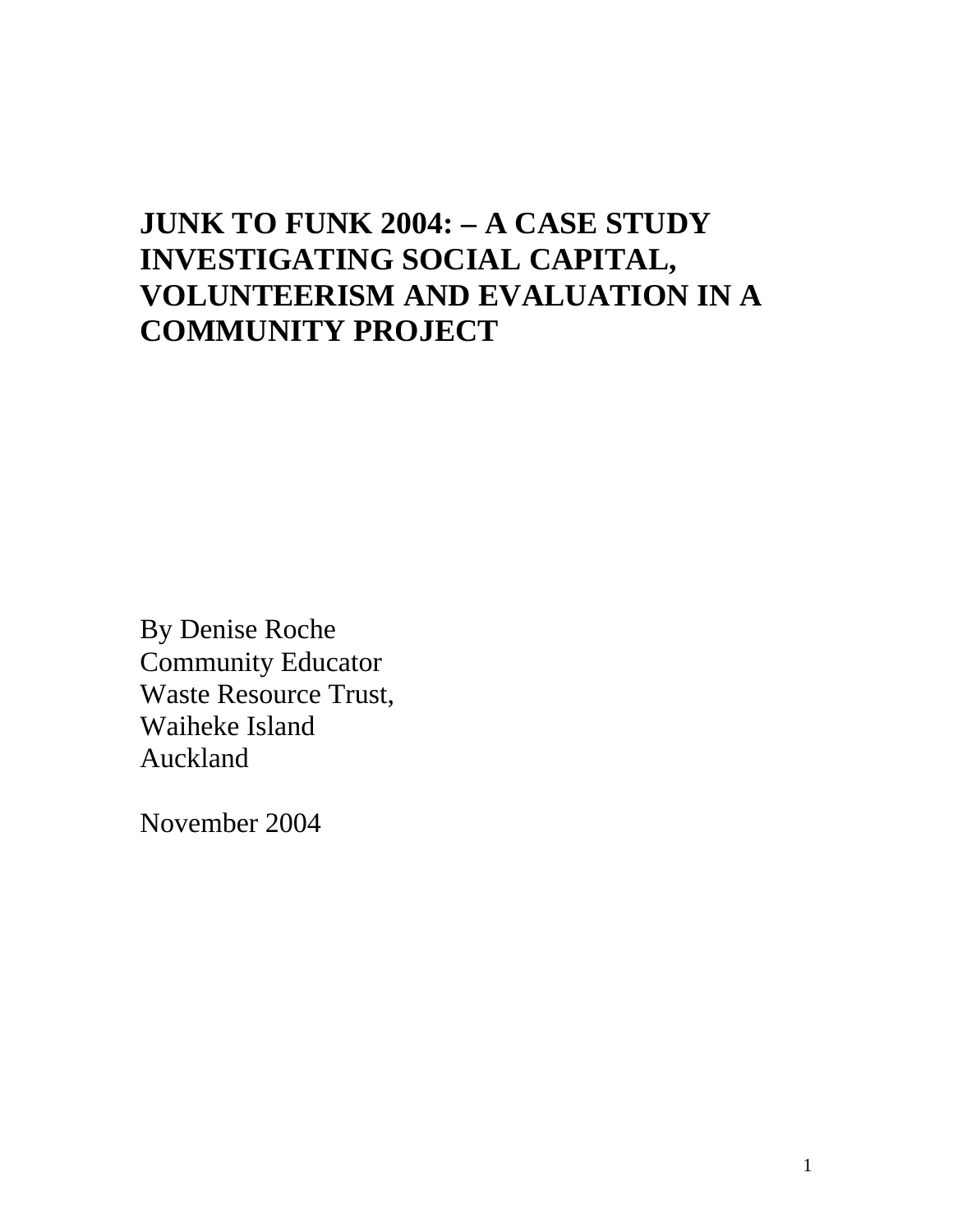# **Table of Contents**

| Page 3  | Introduction                                      |
|---------|---------------------------------------------------|
| Page 4  | Learnings from Junk to Funk                       |
| Page 5  | <b>PART ONE: Social Capital</b>                   |
|         | <b>Literature Review</b>                          |
| Page 7  | Applying Social Capital Indicators to the Junk to |
|         | <b>Funk Case Study</b>                            |
| Page 8  | <b>Participation in Networks</b>                  |
| Page 9  | Levels of Giving                                  |
| Page 10 | <b>Trust</b>                                      |
| Page 11 | Reciprocity                                       |
| Page 13 | Norms of Behaviour                                |
| Page 14 | The Commons                                       |
| Page 15 | <b>PART TWO: Volunteerism</b>                     |
| Page 17 | Keeping Volunteers Involved                       |
| Page 18 | <b>Volunteer Succession Planning</b>              |
| Page 20 | A Volunteer Succession Plan                       |
| Page 21 | <b>PART THREE: Evaluation</b>                     |
|         | Monitoring                                        |
| Page 21 | Evaluation                                        |
| Page 23 | Why Evaluate?                                     |
| Page 24 | <b>Benefits from Evaluating</b>                   |
| Page 25 | Appendices                                        |
| Page 28 | References                                        |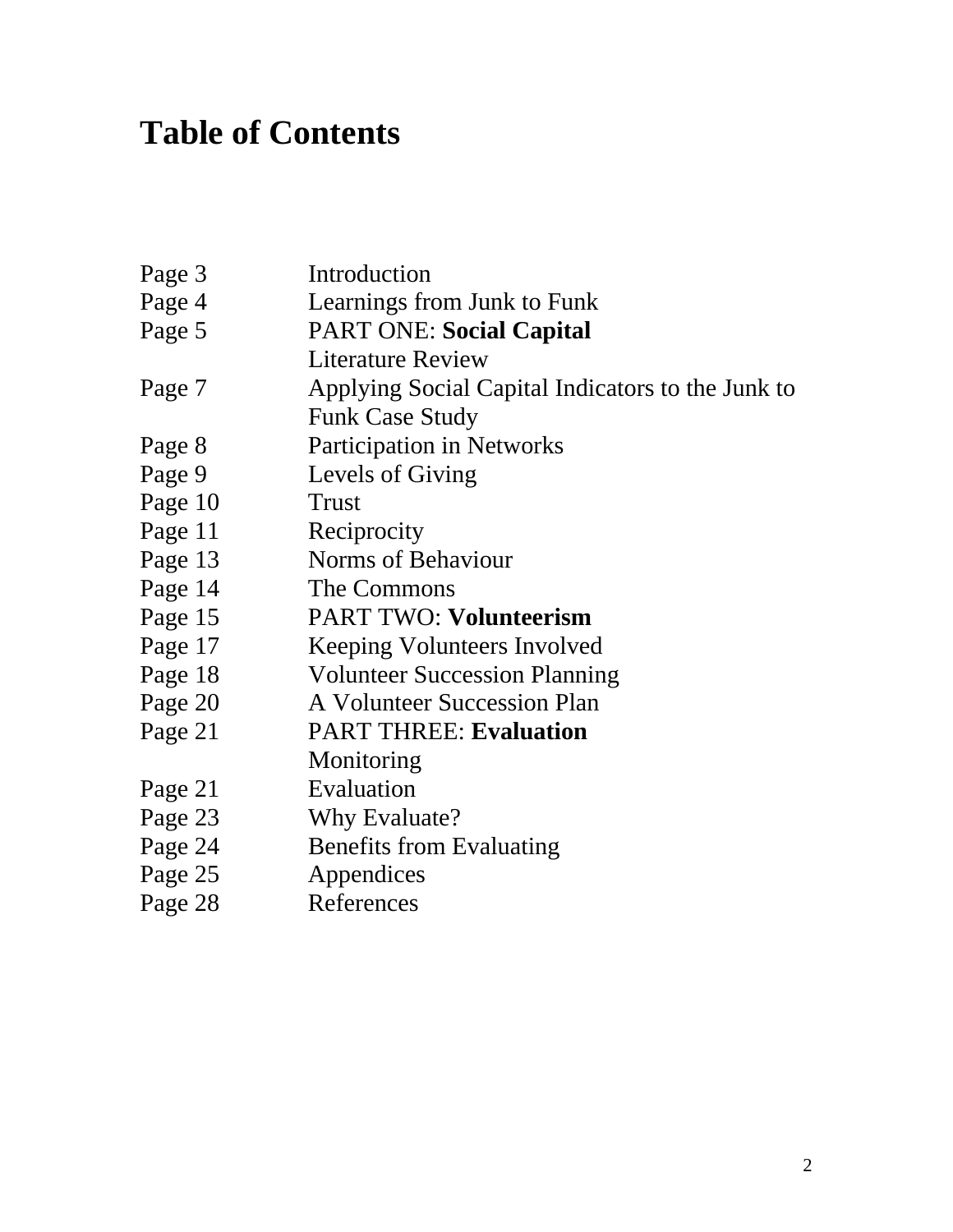## **JUNK TO FUNK 2004 – A CASE STUDY INVESTIGATING SOCIAL CAPITAL, VOLUNTEERISM AND EVALUATION IN A COMMUNITY PROJECT**

#### **Introduction**

On Waiheke Island this year's must-see event was the second annual Junk to Funk wearable arts/fashion extravaganza/recycling in action performance in August. The young and groovy, the old and crusty, broke or affluent, the brown, the white and the Greens (and other political persuasions as well) packed the primary school hall to well past its legal capacity to celebrate the efforts of our children and adults to create wearable art from rubbish.

Junk to Funk is organised by a core group of hard-working and committed volunteers and is supported by the Waste Resource Trust – a waste awareness community organisation on the island. The overall aim of Junk to Funk is to promote recycling and waste minimisation by encouraging our people to use waste to create wearable art.

It is not just a catwalk show. – We wanted to make recycling and protecting the environment on Waiheke Island funky and cool. With Junk to Funk we think we are achieving that by coming up with a project that links environmental education with the primary school's curriculum and by offering workshops and mentoring to individuals and groups to create their garments. The workshops promote collaborative work between children and adults - and the final component is the performance evening where our community celebrates these creative efforts and the best costumes are awarded prizes.

The organising team was astounded by the success of Junk to Funk this year. Over 300 primary school and 60 high school students were involved in workshops. There were 94 entries with around 152 people modelling their creations. In addition there were 68 people involved as performers on the night and backstage was organised chaos. There were also about 50 adult volunteers involved in the workshops and the show. Local businesses provided \$5100 in cash prizes and a further \$1800 worth of gift prizes. Around 400 people were turned away because the hall had about 1000 people in it. In total we estimate that around 20% of our island's population was involved with Junk to Funk in some way.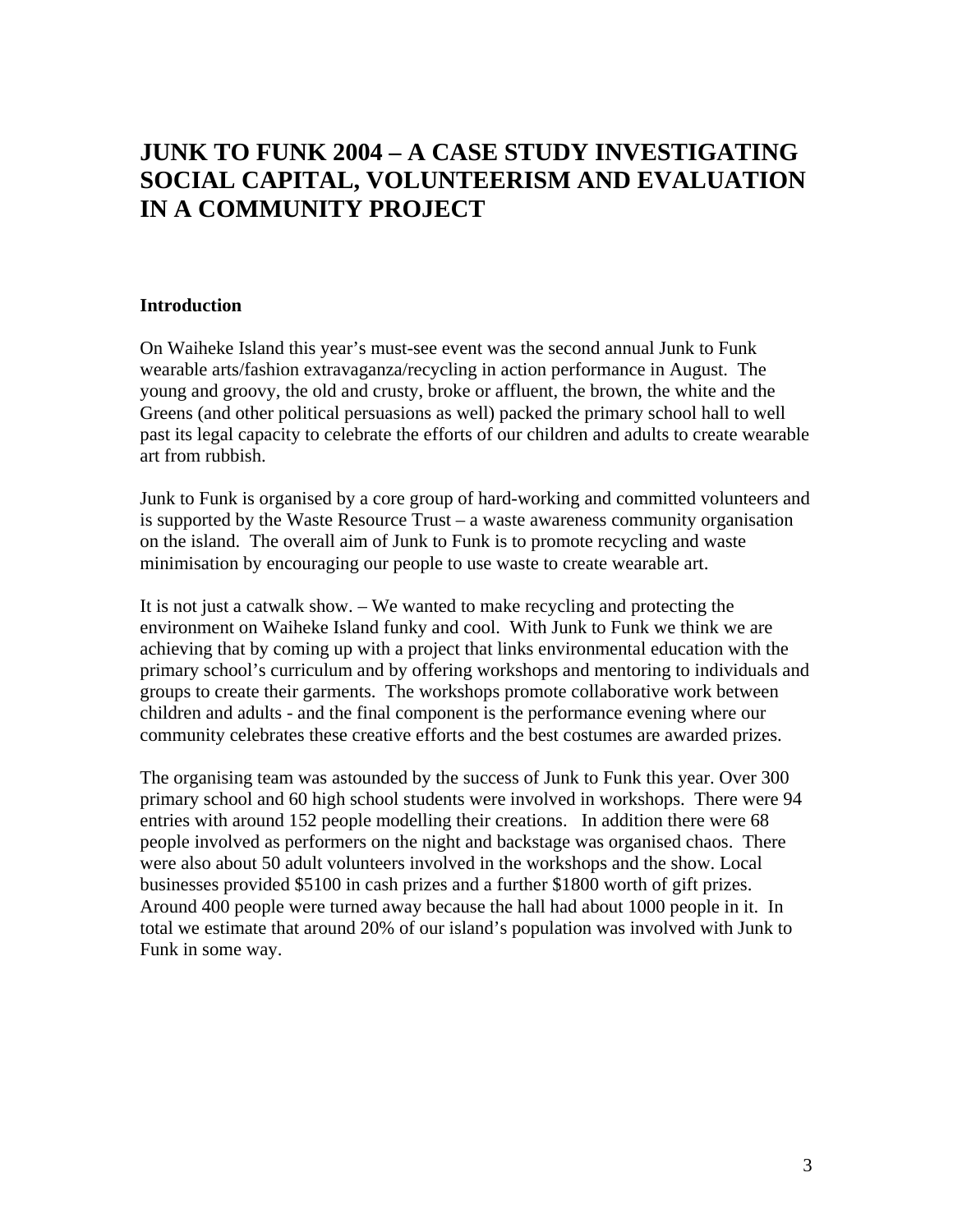#### **Learnings from Junk to Funk**

Junk to Funk is undeniably a significant community event on Waiheke. The goodwill and sense of community that is generated by the project deserves reflection and analysis and is the underlying reason for this case study. In particular this case study includes examples of how social capital can be drawn upon and enhanced, how volunteerism can be maintained and finally how a community project can be effectively monitored and evaluated.

Many community organisations know that having objectives at the start of a project can be an important mechanism to steer it. However many of us only get those objectives articulated because they are required for a funding application. The Junk to Funk project was no exception. Our objectives were formalised after the end of our first project when we applied for funding late last year for the 2004 project. They were the subject of a lot of discussion within the core coordinating team and are as follows:

- 1) To raise awareness of waste through workshops within the education sector on Waiheke that enables participants to create wearable art and which also promotes collaborative work between groups and adults and children.
- 2) To engage local businesses in philanthropic and environmental activities and enhance our community's social capital – by endorsing and recognising their sponsorship relationship with Junk to Funk.
- 3) To make the possibilities of waste reduction and recycling palatable, accessible, do-able and fun by showing how through workshops and the catwalk event.
- 4) To strengthen the sense of community identity by holding the celebration/catwalk event in such a way and at a venue where all our people feel involved.
- 5) To celebrate and reward the efforts of all who participate by 1) offering prizes; 2) giving certificates to all who participated and 3) public thank-you's and certificates to sponsors, donors and judges and participants.
- 6) To encourage volunteerism by making participation in the mentoring process and the event management itself fun and rewarding.

These objectives are supported by shared values. We care about our environment and want our children to do the same. At the same time we want to give all our children – and our adults too – the opportunity to express their creativity and learn from each other outside the normal prescribed way of teaching in a classroom.

It is worth noting that in our objectives the coordinating team mentions the term social capital – but our understanding of the term at the time was somewhat limited as we applied it solely to business philanthropy rather than contributions from the wider community.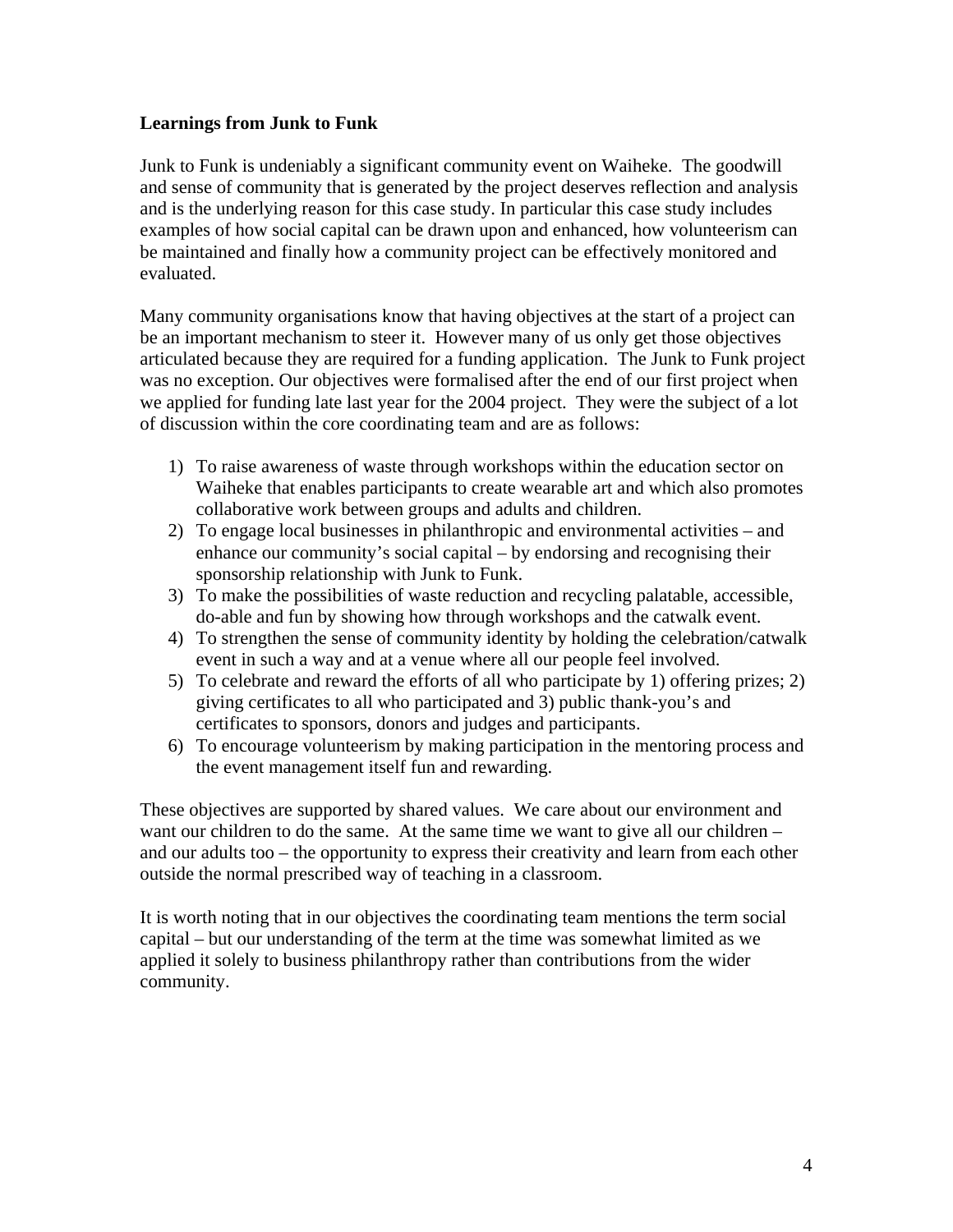### **Part One: SOCIAL CAPITAL**

#### **Literature Review.**

Much has been written about social capital and sources for the literature review in this research includes studies undertaken by policy divisions within the New Zealand Statistics Department and social policy departments of the government. Internationally there are vast sources of information about social capital including research commissioned by the World Bank. Social capital is being used internationally – and within New Zealand as well – as a tool to examine the health and well being of communities.

Perhaps the most famous writer on social capital is the American Robert Putman (1993) – who defines social capital as:

"…features of social organization such as networks, norms and trust, that facilitate coordination and co-operation for mutual benefit."

One of the most prolific writers on social capital in Australia is Jenny Onyx. In a joint research paper with colleague Paul Bullen (1998) they define social capital as:

" Social capital is the raw material of civil society. It is created from the myriad of everyday interactions between people. It is not located within the individual person or within the social structure, but in the space between people. It is not the property of the organization, the market or the state, though all can engage in its production. Social capital is a 'bottom-up' phenomenon. It originates with people forming social connections based on principals of trust, mutual reciprocity and norms of action."

In this article Bullen and Onyx state that the development of social capital requires the active and willing engagement of citizens within a participative community. The go on to define areas to measure social capital which include:

- The voluntary and equal participation in networks
- Reciprocity –which is a combination of short-term altruism and long term selfinterest
- Trust
- Social norms
- The Commons –which they describe as the combined effect of trust, networks, norms and reciprocity that creates a strong sense of community with shared ownership over resources.

Fellow Australian Eva Cox (1995) - describes social capital plainly and elegantly:

" Social capital refers to the processes between people which establish networks, norms, social trust and facilitate co-ordination and co-operation for mutual benefit. These processes are also known as social fabric or glue….We increase social capital by working together voluntarily in egalitarian organizations. Learning some of the rough and tumble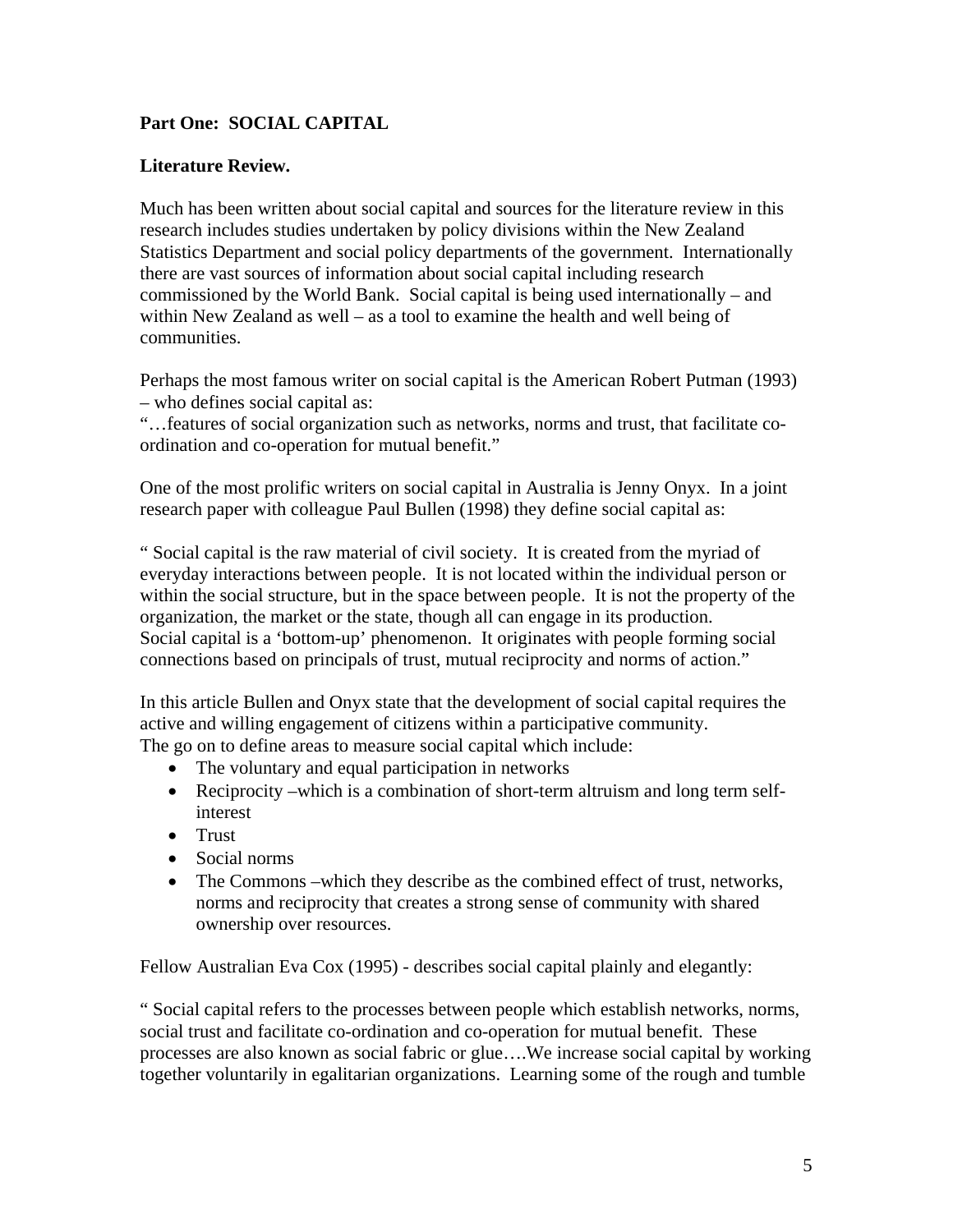of group processes also has the advantages of connecting us with others. We gossip, relate and create the warmth that comes from trusting."

By the end of the 90's much research was devoted to measuring social capital and Australian Wendy Stone (2001) contributes this definition:

" Thus, social capital can be understood as a resource to collective action, which may lead to a broad range of outcomes.."

Wendy Stone warns against confusing the outcomes of social capital with the indicators of social capital itself.

A New Zealand perspective is offered by Anne Spellerberg (2001). In her work for the NZ Statistics Department she says that social capital is the social networks that help society to function effectively and is an effect of humans being social animals.

 "Social capital is a resource that exists because of, and arises out of, these relationships. For the purpose of developing a measurement framework for New Zealand, we defined social capital as '*relationships among actors (individuals, groups and/or organisations) that create a capacity to act for mutual benefit or a common purpose.'"* 

In her article Anne Spellerberg also collates indicators of social capital that are useful in a New Zealand context from the international body of literature on the topic. She discards some indicators that she says are not relevant - for example, the number of political assassinations and coups.

The indicators she thinks apply are:

- Levels of giving
- Participation and engagement
- Reciprocity within the community
- Generalised trust
- Trust towards public officials and institutions
- Norms (rules, beliefs, mores and habits which regulate behaviour)
- Attitudinal variables important to social capital (individuals beliefs about themselves and their tolerance of others, levels of acceptance, motivation, sense of connection, fears etc.)
- Confidence in the continuation of social and political relationships (people's confidence in the future.)

She summarises by suggesting that measurement of social capital (rather than descriptions or indicators) can be undertaken by examining the following components:

- Behaviours (what people do)
- Attitudes and values (what people feel)
- Population groups (what people are: families, cultural groups, communities etc)
- Organisations

In a joint paper David Robinson and Tuwhakairiora Williams (2001) define social capital as: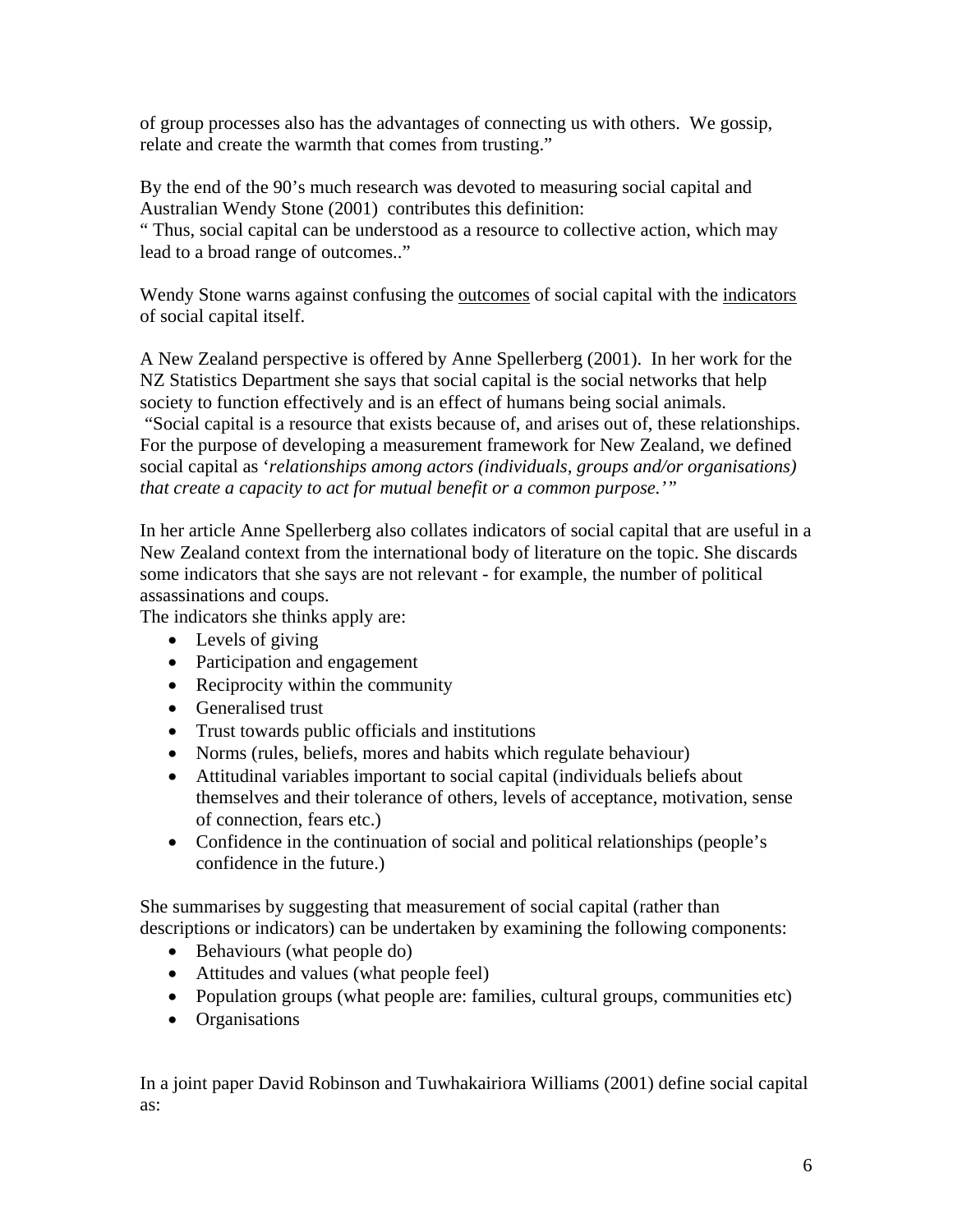" Social capital refers to the collection of resources to which an individual or a group has access through their membership in an ongoing network of mutual acquaintance. Features of this social structure, such as relationships, norms and social trust, help coordination and cooperation for common benefit.

In our definition of social capital, the term 'resources" includes status, attention, knowledge and opportunities to participate and communicate. It does not only refer to connections that provide access to physical resources and information.

An essential feature of our definition is that social capital provides 'a capacity to associate for mutual benefit or common purpose.' In investigating forms of voluntary activity we are also exploring how this 'capacity to associate' is created or restricted."

This paper highlights voluntary activity as a feature of developing social capital and also makes a distinction between Maori and Non-Maori concepts of volunteering with Non-Maori voluntary activity being defined as a type of 'giving' and the obligation inherent in traditional Maori values described as 'sharing.'

#### **Applying Social Capital Indicators to the Junk to Funk Case Study**

Some of the indicators mentioned in the literature are useful to assess whether the Junk to Funk project contributed to the social capital in our community. A common feature of the definitions is that mutuality, reciprocity, volunteerism, trust, social norms and collectivism are all identified as prerequisites for the development of social capital.

Waiheke Island is a unique community and one that is ideal for a case study. Due to it being an island it has a defined geographical area as well as a well-developed sense of its own identity. The development of social capital that occurred during this case study is not an isolated occurrence. Rather it is another example of how the island cares for its own.

The island is a 35-minute ferry trip from downtown Auckland. It has a permanent population of just under 8000 (census figures) and that increases to 25,000-30,000 over the peak holiday periods. Of the permanent population, over 1000 are school aged students who attend the one local primary school and the high school. At last count there were 198 community organisations on the island whose core activities range from fundraising for a community swimming pool to the provision of health services to a group opposing large-scale development harmful to the environment through to Scottish dancing. With a small confined population like this networking is an essential part of living and being in the community and often it is obvious that the same people pop up as activists or volunteers in completely different groups.

With this in mind there was an initial temptation to apply Tuwhakairiora Williams' framework for social capital as the nature of the island's community shares some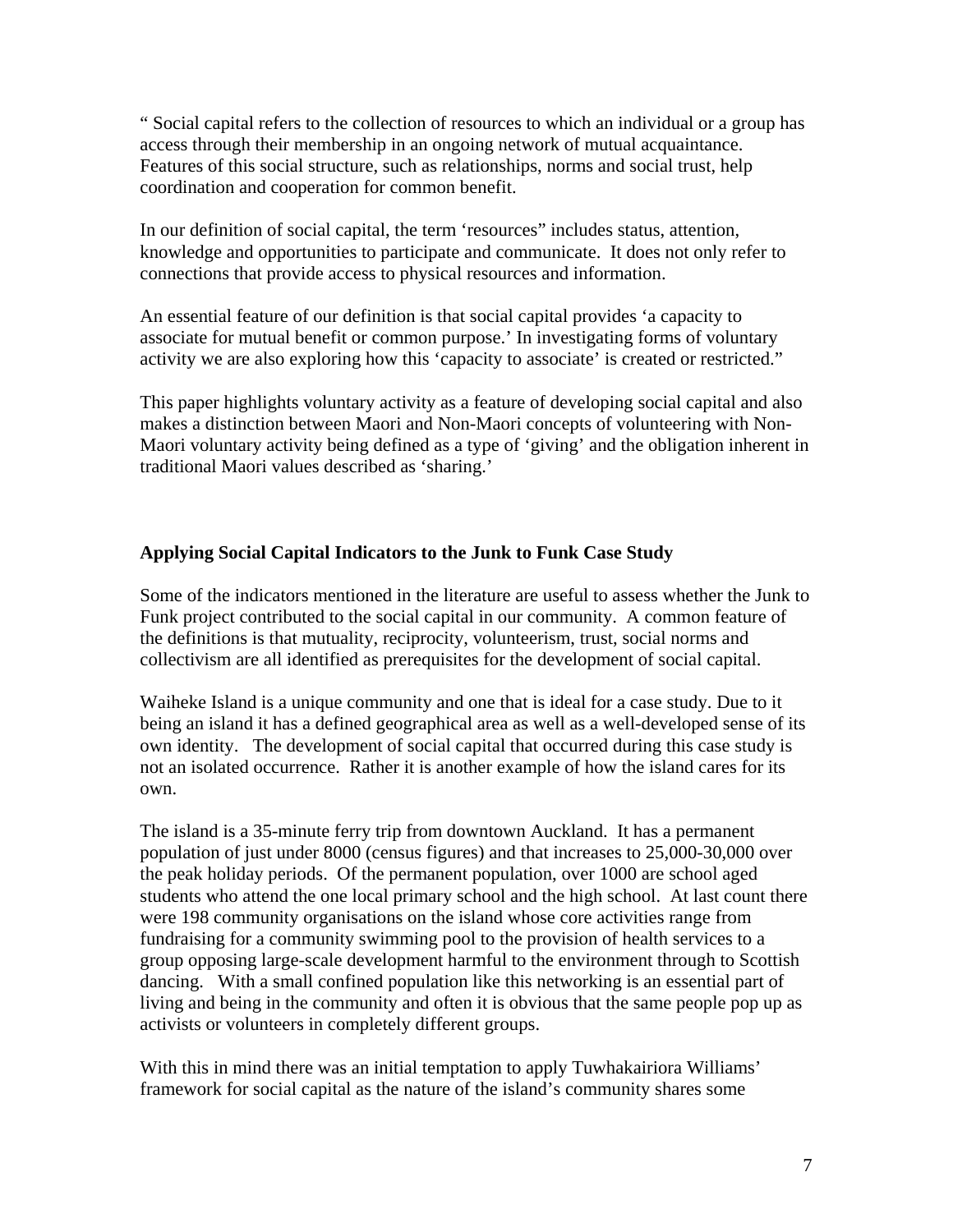similarities with the whanau/hapu/iwi nature of traditional Maori organisation in regards to social capital development.

For the purpose of this case study the social capital indicators we have used to test the Junk to Funk project against are a combination of Anne Spellerman's and Jenny Onyx ' definitions:

From Jenny Onyx we are using the following:

- Participation in networks
- Reciprocity
- Trust
- Social norms
- The Commons

And from Anne Spellerberg:

- Levels of giving
- Participation and engagement
- Reciprocity within the community
- Generalised trust
- Norms

#### **Participation in Networks**

The Junk to Funk project was highly dependent on the networks that occur within our community. The organisation that facilitated the networking process for Junk to Funk is the Waste Resource Trust - a not-for-profit community organisation that employs two part-time staff to promote waste minimisation practices on the island.

The original idea for the project came from three local Waiheke women – Annie Spurdle, Laura McKenzie and Sharon Harris who approached the Waste Resource Trust in July 2002 after the start of the Trust's education campaign around waste awareness. Following their presentation to the WRT board of trustees the Trust decided to act as the umbrella organisation for the group but because of their own funding and accountability arrangements could not fund the staging of the event.

Consequently finding funding for the project was initially undertaken by the WRT worker who became a type of co-ordinator and who worked alongside the volunteers to ensure that the WRT interests and reputation were safe. The Waste Resource Trust therefore became the formalised network that enabled participants to take part.

For the first Junk to Funk (the event was held in July 2003 with about 750 people attending) Annie, Laura and Sharon as well as the board of trustees and the staff from the WRT used their personal contacts to increase the numbers of volunteers involved in coordinating the event. We initially advertised for more helpers through the local paper and in school newsletters but discovered that approaching friends or friends of friends was the most effective way of building up a team with the required skills. In this way we created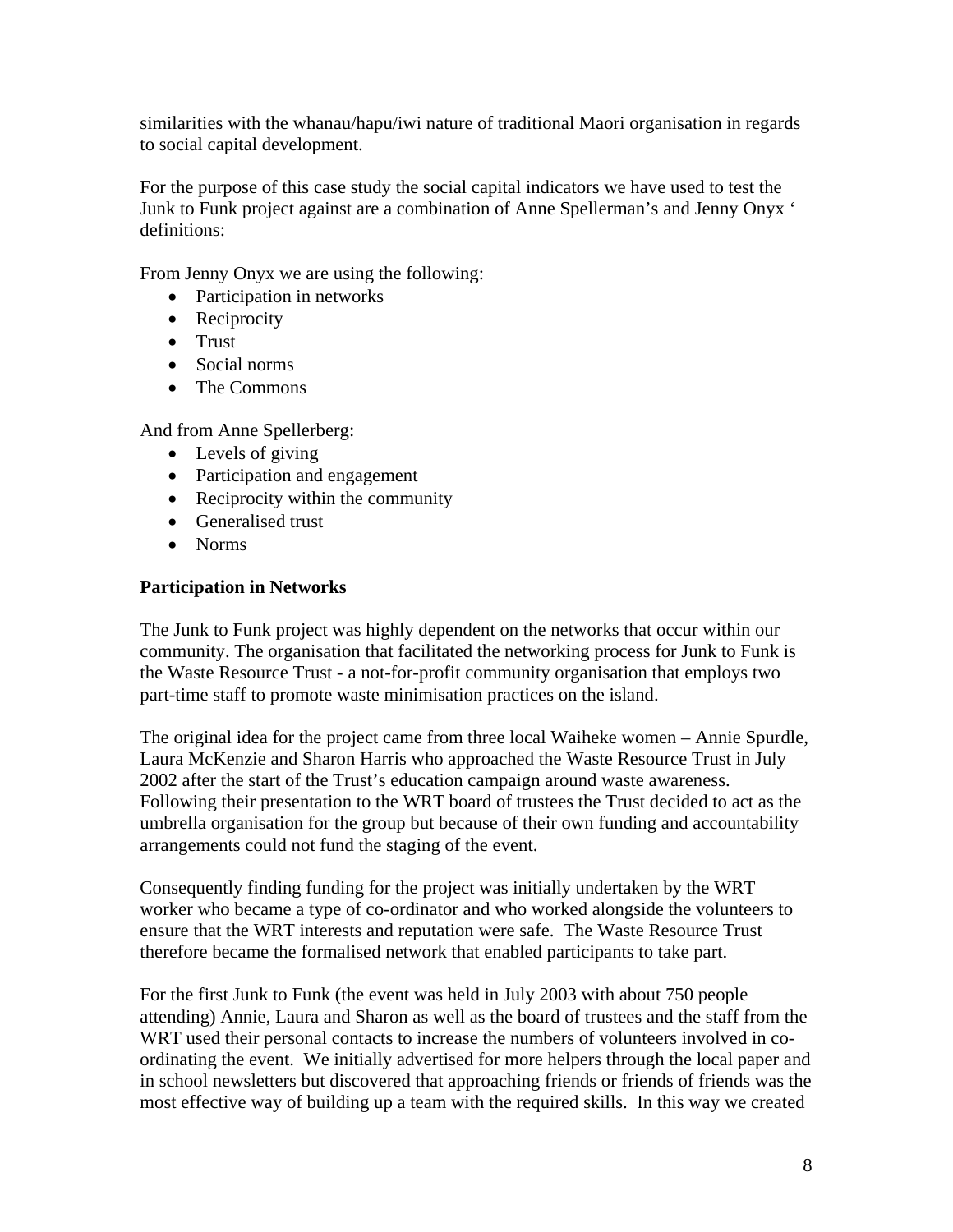a sound resource of people and skills and equipment as well as money and gifts for prizes.

As the project progressed – and when the core organising team needed more help – for example when the school workshops were underway - we found additional helpers by contacting the parents of children directly and again by word of mouth.

For 2004 organizing the Junk to Funk project was a bit easier – The first one had been so successful that people in our community were aware of what it was about and consequently within days of the 2003 event we fielded four offers of sponsorship. We also had numerous offers of help well before we started the major work of the project with the workshops. Having been through the hard graft of the first event and having it be so successful created a momentum of excitement where people actually wanted to contribute their time and labour. Consequently early in the organising for this years project the co-ordinating team had an easier time finding volunteers and those willing to contribute in other ways.

Approaching friends is a tried and true method of gaining support and in the trade union movement it is called 'One to One Organising.' Effectively what this means is that key individuals develop networks to gain support for their cause. It was trialled and tested in the New Zealand union movement in the early 1990's – most notably by the Service and Food Workers Union – who acquired the concept from American unions who had in turn adapted methods of *community organising* to fit with union campaigns. In the Junk to Funk case study these techniques were returned for organising within the Waiheke community.

One of the tools for union organising is to trace the networks that develop from the one to one approach. It is best described in a sociogramme. (See Appendix One.)

The union experience is that a successful campaign creates activists. And after the success has been celebrated it subsequently becomes easier to find people willing to participate. We had the same result from Junk to Funk.

#### **Levels of Giving**

What people contributed to the project depended on their levels of commitment and availability. So, for example, the contribution in terms of labour, time, skills and energy of Laura, Sharon, Heidi, Simonne, Louise, Steve Dickens, Elizabeth , Kashka, Jude and Denise – who made up the core co-ordinating group – was greater than some of the others who offered themselves for certain aspects of the project. (For example the lighting and sound men gave their expertise and equipment - but this was over a period of five days whereas the co-ordinating team had been active for a period of a year.)

In terms of sponsorship money and gifts the level of philanthropy varied according to the business. We were able to find \$5100 worth of cash prizes and a further \$1800 worth of gift prizes for the competition part of the project and some businesses contributed only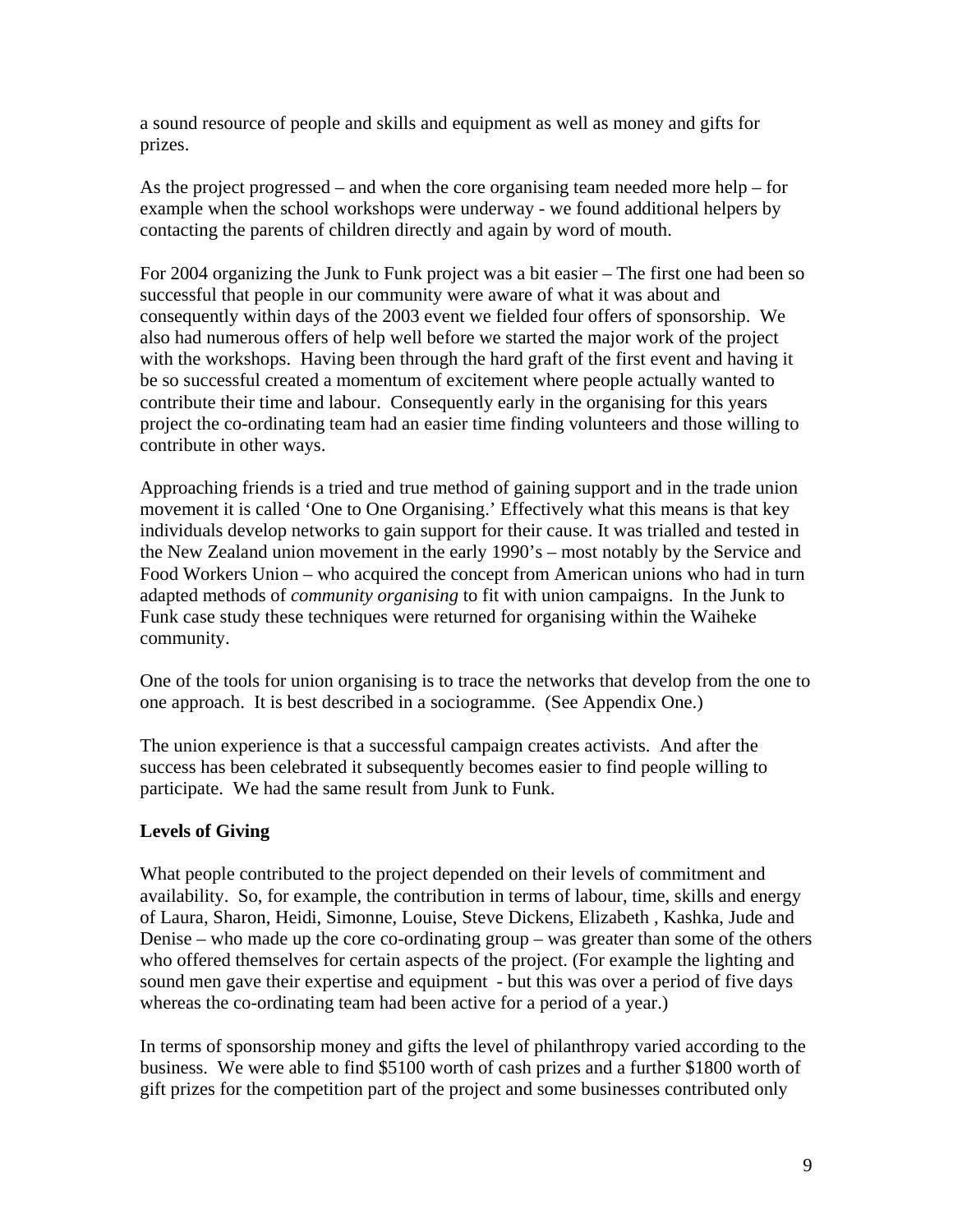\$50 and others \$1500. From the co-ordinating teams point of view however each gift was highly valued regardless of the dollar amount attached. (See Appendix Two for more detail of what else was donated.)

And the same applied to the volunteers. There were no sanctions or bad feelings towards a volunteer who had to reduce their involvement because of their own special circumstances. Rather whatever involvement they contributed was appreciated.

The underlying principle that the co-ordinating team applied was to thank everyone who participated and recognize and value what they were able to give. Valuing those contributions meant we were also able to generate trust and reciprocity as a consequence.

#### **Trust**

For the first Junk to Funk event in 2003 being a volunteer involved a high level of trust. The relationships between people had not stood the test of time or stress and the relationship between the volunteers and the facilitating organisation – the Waste Resource Trust – was also unproved. No-one involved in the first co-ordinating team had ever done event management or solicited for sponsorship or submitted funding applications before. It is therefore a credit to those volunteers – and to the Waste Resource Trust too - that they took the risk.

That risk may have been minimised by the monitoring system the co-ordinating team opertated during the project in both years. Early on in the planning process the volunteers on the co-ordinating team highlighted their areas of expertise and undertook responsibility for their interest areas which we called 'work streams.'

For 2004 Laura McKenzie and Sharon Harris –two of the originators of the Junk to Funk concept – were responsible for organising the workshops with each of the 24 classes at Te Huruhi Primary school; Elizabeth Alexander and Kashka Babushka were responsible for the after-school construction club at Waiheke High School; Louise Penny's expertise was used for designing and preparing our brochures, posters and advertising and she was assisted by Steve Dickens in this. Jude Rivlin helped out with the school and with publications and Simonne Aubertin and Heidi Robertson were responsible for finding and liaising with sponsors. Denise Roche - the Waste Resource Trust educator – had responsibility for finances and undertook the overall co-ordinating role.

At the start of the project the co-ordinating team devised a monthly plan listing what we thought would be the key tasks. The team started out meeting monthly where each volunteer reported on their tasks and as the event got nearer met fortnightly then weekly. These meetings allowed the team members to report back, seek help when necessary and the plan was useful as a trigger for keeping the organising on track. It also meant that these key volunteers built their trust in each other and in the process.

The success of the first event contributed to a generalised feeling of trust in the wider community. The co-ordinating team also insisted on being widely accountable within our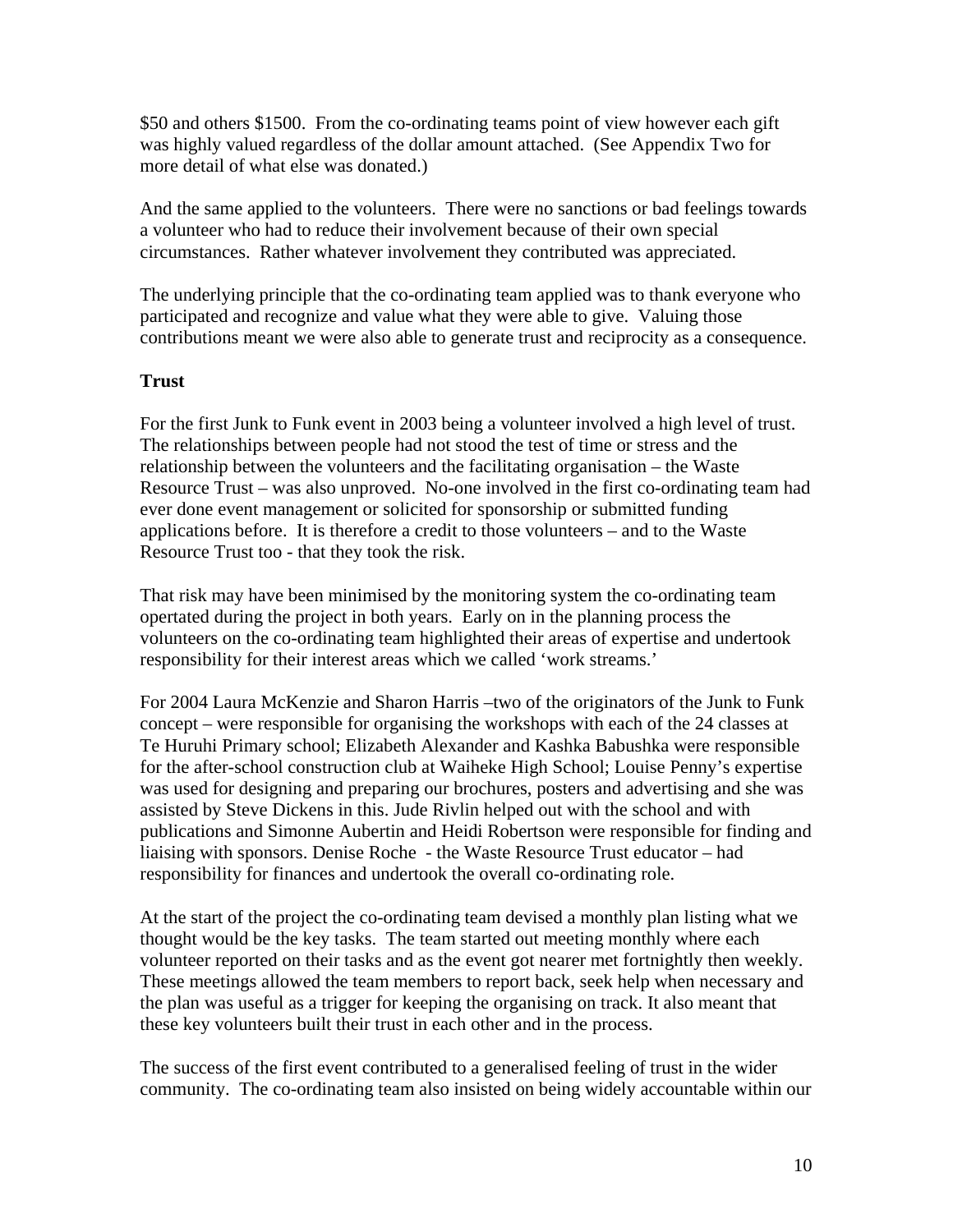community – mainly through follow-up stories in the local media – once the event was over to ensure that the project – and its organisers - was perceived as transparent and honest. We also made sure that we carefully evaluated the projects after each and that the reports from these – including the financial reports – were widely circulated.

In addition we ensured that we reported back to our funders (Zero Waste New Zealand, Auckland City Council Creative Communities and Auckland City Council Local Funding) in detail. This engendered trust in our ability to actually do what we set out to do and not squander their money. For the first event we had a budget of \$2500 and our funders increased that to over \$4000 for the 2004 project.

During the organising phase and before the 2004 event the Junk to Funk project was subject to a random audit by one of our funders and it was a useful and welcome experience for the co-ordinating team people involved as it allowed us to translate the passion surrounding the project and establish relationships with the 'faces' of the funding organisation we had been dealing with. This may, in part, be the reason they doubled their contribution in the grant we applied for to fund the 2005 event.

## **Reciprocity**

Reciprocity refers not only to what people got in return for their investment of time, labour, money but also to what people felt about it. In essence there are two types of reciprocity: the short –term 'what do I get out of it' type characterised by self-interest and the longer term altruistic benefits of what is contributed to society as a whole. In the Junk to Funk experience the second type of reciprocity was a common experience. People *continued* to offer themselves to the project because – as one donor said – 'it feels good.'

As mentioned in the literature around volunteerism thanking, recognising and valuing plays an important part in keeping individuals involved and for generating reciprocity.

In terms of the businesses that offered prizes it is easy to define what they received in return. In exchange for their support sponsors had their relationship with an environmentally–friendly local community event highlighted by:

- Having the sponsor's name and/or logo in the publicity and advertising
- Having the sponsor's name and/or logo in the brochure and on the back of the registration form
- Showing the sponsor's name and/or logo in the front of house display during the event
- Projecting the sponsor's name and/or logo in a large screen display during the show while the garments were being modeled in the category where the sponsor had donated the prize
- Projecting the sponsor's name and/or logo in a large screen display during the prize giving
- Having the sponsors name and logo in the event programme
- Having the sponsor award the prize to their category winner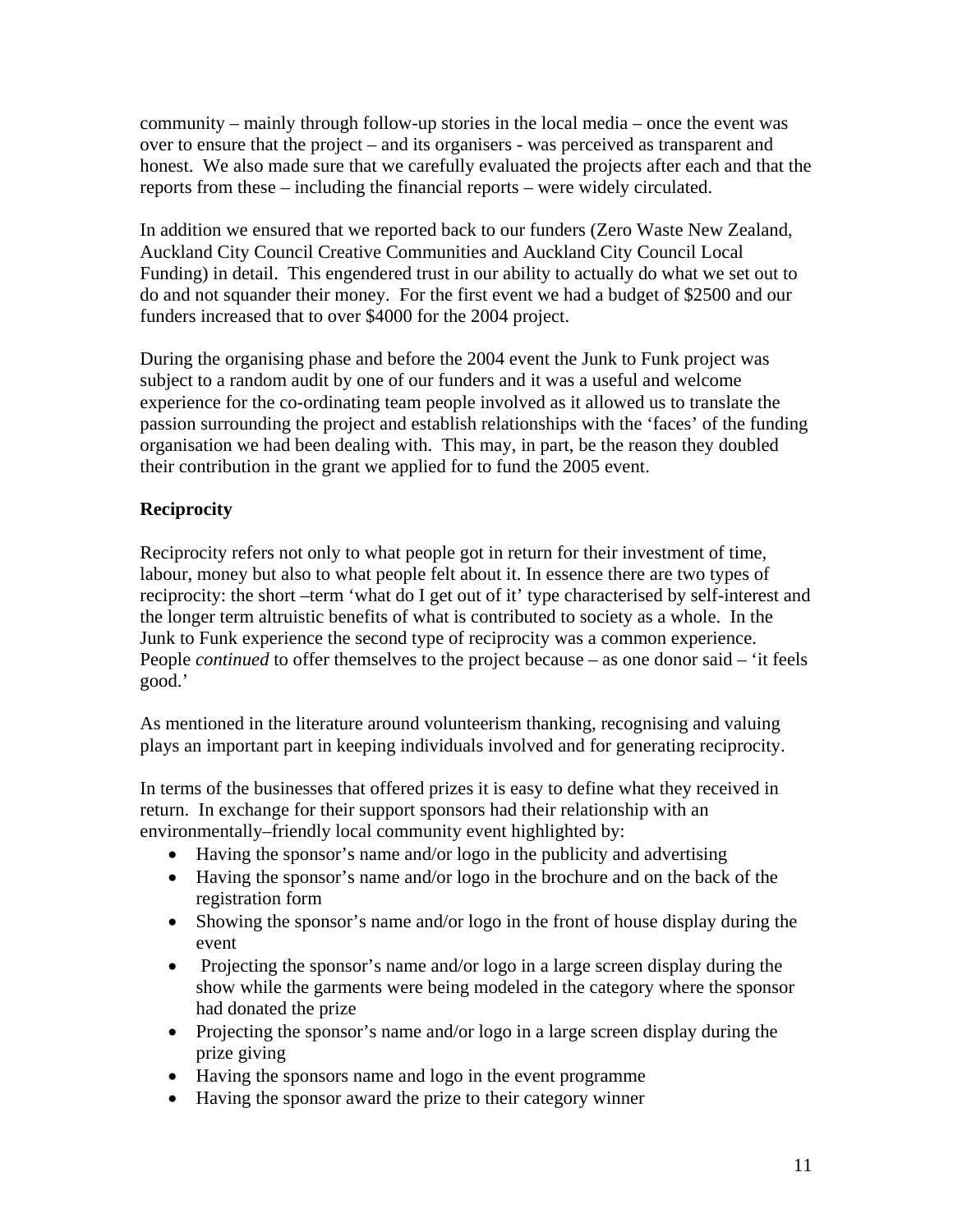- Publicly thanking the sponsors at the after- party at the conclusion of the show
- Giving the sponsors a framed certificate thanking them for their involvement
- Having the sponsors name included in a full page thank you advertisement the week after the show
- Having the sponsors name and/or logo appear on screen in the DVD of the event put together by Waiheke TV

Sponsors were also personally thanked and invited to share in the joy and celebration of success. This may have been the key reason for why most of the sponsors from the first year sponsored prizes this year including several who increased their donations. – And this is from mostly small businesses on the island – not large companies that make huge annual profits.

Thanking and acknowledging the contributions also encourages altruism. Other stakeholders were thanked in the following ways:

- The co-ordinating team was thanked publicly at the prize giving on the night and by the Waste Resource Trust board personally. They each received a gift of wine and a t-shirt
- Volunteers received personal thanks and appreciation and recognition as well as free t-shirts
- All participants were thanked at the event and rehearsals and most received a certificate affirming their contribution
- Judges received presents and certificates and personal thanks at the after-event party
- Performers were thanked personally and with certificates and presents where appropriate
- All the school children were also thanked by receiving a certificate (a total of 360 framed certificates distributed.)
- Key contributors also had their names included in the general thank you advertisement published in the local paper after the event.

Other community not-for-profit organisations also benefited from the reciprocity generated by the project.

**Waiheke TV** – is a small NFP that offers training to young people in film and editing processes. They filmed the workshops and event and produced a 35-minute video that we are selling and we are sharing the profits.

**Te Huruhi Primary School** – Had enormous benefits since 300 school children participated in the workshops. Children from each of the 24 classes participated and learnt about collaborative work and self-esteem through being brave enough to get up on the catwalk. Many of them also won prizes. The school also got environmental education for a large sector of the student body and also benefited by receiving the donations taken on the night.

One of the school's trustees also noted that Junk to Funk ushered in more parental involvement and volunteering which supported other schools activities. Junk to Funk had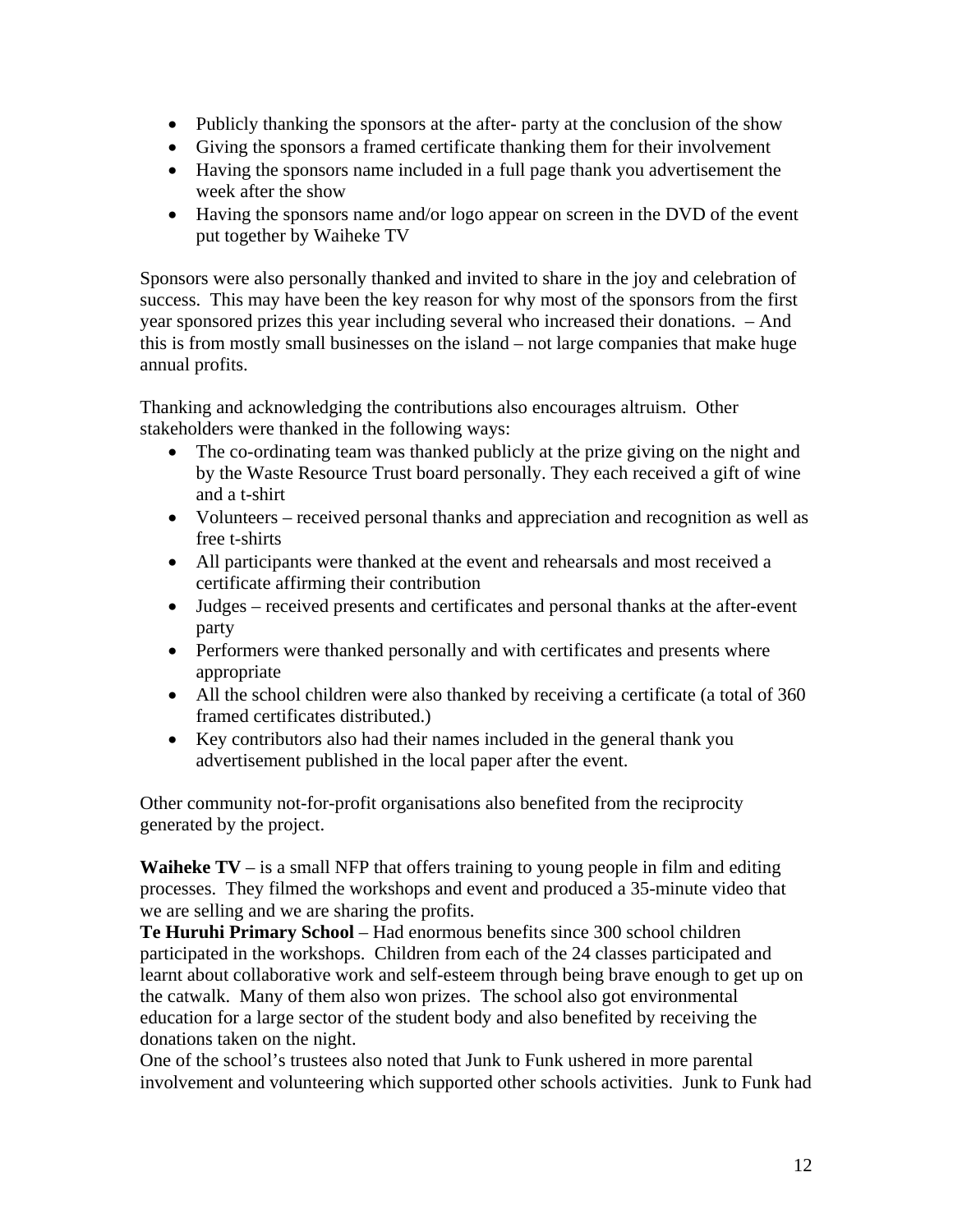use of a classroom for three months for the construction headquarters and the use of the hall and facilities for free.

**Friend of the School** – The parents fundraising arm of Te Huruhi Primary sold \$700 worth of refreshments on the night.

**Waiheke High School** – Volunteers ran after-school construction workshops that also included lessons in stage makeup for a total of 60 students. Years 7 and 8 classes got their own workshops run by volunteers during class time as well. This activity generated an "in" for introducing environmental education at the school and a waste awareness week is happening there this month – This would not have been possible without Junk to Funk providing an example of how young people can be engaged and involved in activities around waste minimisation.

**Piringakau Kapa Haka** group – the cultural group from the high school got the chance to showcase their awesome talents. And **Sister Shout Gospel Choir** and the **Pop Dance Group –** a small group of 11-13 year olds got to perform superbly as well.

**Waiheke Kindergarten** – entered a collaborative piece into the competition but said that the best bit about the event was having an organiser come and talk to them about recycling.

**The Coalition For Disability Services** – entered a collaborative costume after being visited by the Junk to Funk co-ordinator and being encouraged to do so. Junk to Funk benefited from their presence – as their entry was an example of the diversity of our community and the Coalition gained pride from having their people up on the catwalk. (They also won a highly commended prize.)

A further example of how community organisations and events can be reciprocal is that the Junk to Funk team has also participated in the Santa Parade. We entered the truly marvelous Synchronised Wheelie Bin Marchers – a team of 11 hardy volunteers parading down the main street of town in our nightdresses and hair curlers that won us a lot of attention - and a cache of prizes which were passed on to the participants in the August event.

Reciprocity continues after Junk to Funk concluded as in each of these cases – and in many more – with many benefits gained by the Waste Resource Trust. The work of the trust in educating the community on waste reduction has been well highlighted.

#### **Norms of behaviour**

Norms of behaviour describes what people do, what their attitudes and rules and habits are and how this impacts on how they behave. Shared norms are the result of a high level of trust and behaviour within groups. Where there are shared norms participants are able to freely contribute without constantly referring to their co-members because it becomes almost intuitive that their action is the correct one. This was certainly what happened with the co-ordinating group during Junk to Funk.

The level of community activism on Waiheke suggests that participating in the life of the community is an accepted part of life here. It's a shared norm. People here read the letters to the editor page in the local newspaper and there are frequently vibrant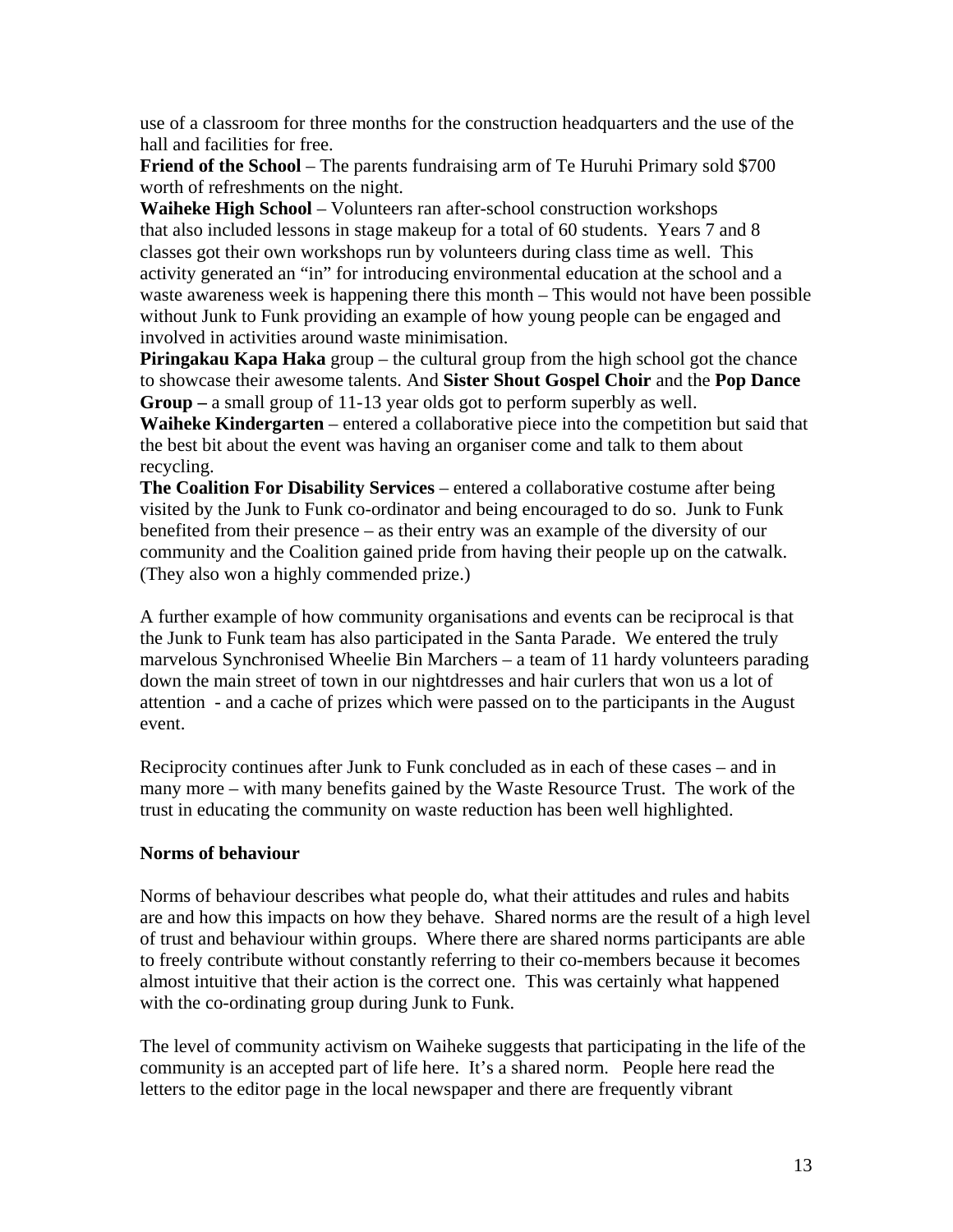arguments occurring there. Waiheke consistently has the highest voter turn out in local body elections. Our community can be shocked by misfortune or injustice or decisions by council that are petty and mindless and our people are frequently moved to take action.

An example of this is the trust fund set up and the numerous ingenious fund-raising activities developed when an eight-month old local baby contracted meningitis and suffered the subsequent amputation of all her limbs. (The Baby Charlotte Trust.)

A second example is CAPOW – the Community and People of Waiheke – who have a membership of 1400 and who were set up to fight the inequities being allowed by the Auckland City Council around environmental issues resulting from a proposed large scale development at Matiatia – the gateway harbour to the island.

Other recent activism includes the rooster saga – where feral roosters were rounded up by Animal Control officers and impounded. After a major out-cry – including a wellsupported petition and letters to the editor and continuous newspaper campaign – the roosters were freed and a group called Friends of the Roosters undertook to feed them. In addition to this a hilarious 30 minute movie called 'Fowl Play' was made and premiered at the local cinema and during the recent local body elections one candidate event stood under the banner of 'Team Rooster.' There is also a song by a local musician called 'The Rooster Kid.' – which gets a lot of airplay on local radio. Local shops sell t-shirts printed with the rooster emblem and "Crow Waiheke" slogan.

It's normal here to 'get stuck in' – as one old battler was heard to remark recently.

To some extent, it's also normal to give. A fine example of how norms can be created occurred during the Junk to Funk project sponsorship drive we undertook. First of all we approached our friend and friends of friends etc to seek cash prizes - but in the whole coordinating team we soon ran out of rich, philanthropic acquaintances – since they're rather thin on the ground. The second step was to approach business people that we'd heard were interested in the community and tell them who else had already offered money and try to get them to match that. In one instance we found a lovely proprietor of a small business who told us that he couldn't stretch to providing the whole \$500 cash prize we were looking for but he'd put up \$100 and instructed us to go the four other businesses near his and tell them "that Howard's putting up a hundred bucks - can you do better?"

The competition that resulted with the neighbouring businesses generated much amusement for all concerned – and the money that we needed.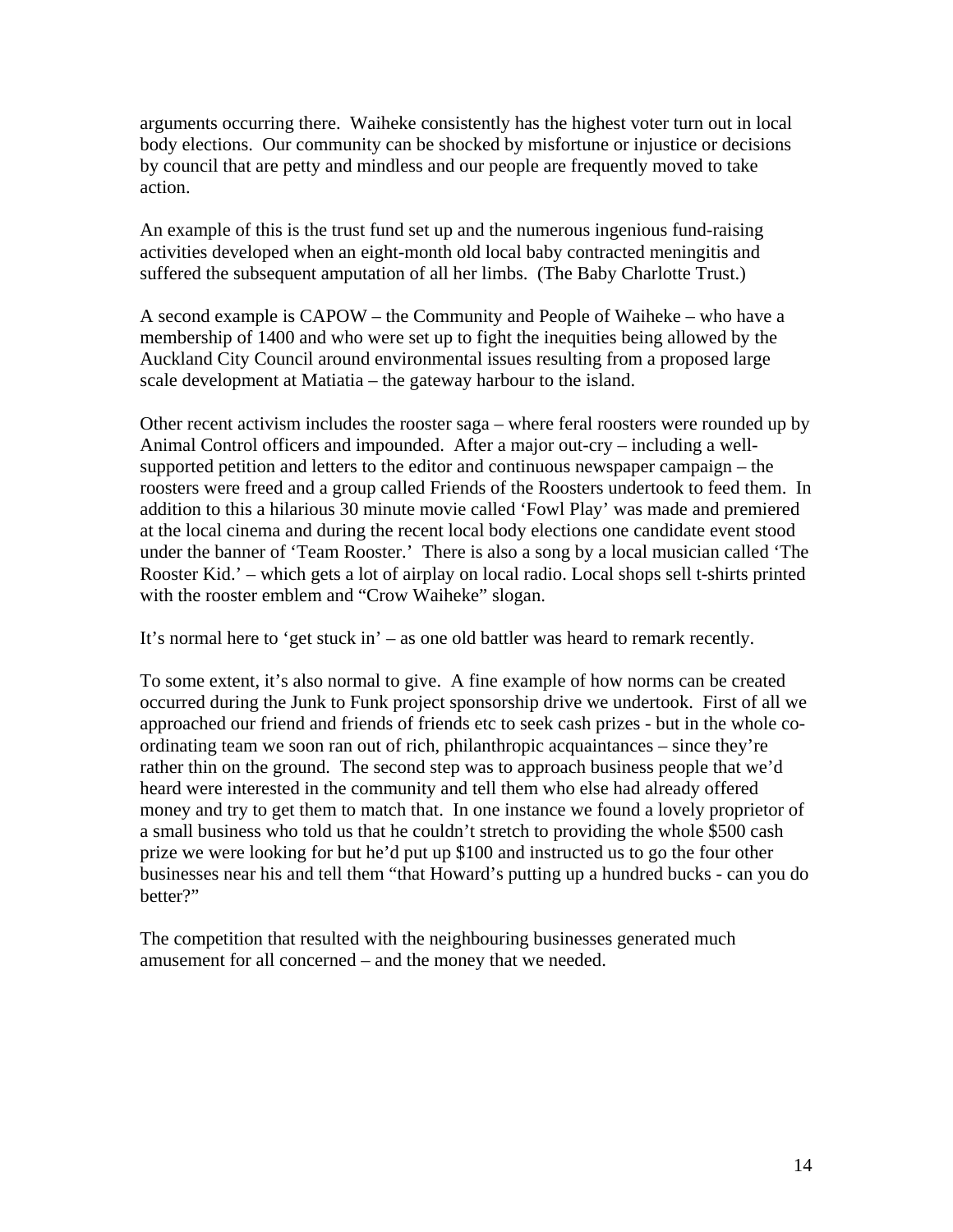#### **The Commons**

As discussed earlier this term refers to the strong sense of community and the shared ownership over resources that result from the combination of all the factors above being met. In a trade union context this is described as the collective – and this term also appears in the social capital literature.

For Junk to Funk the commons is best depicted as the strong sense of togetherness, acceptance, celebration and pride that was so apparent on the evening of the  $21<sup>st</sup>$  August. As mentioned in the opening paragraph people from all walks of life were there.

It was one of our objectives to produce an event that celebrated the diversity of our community and our performers and participants certainly did that. Aside from the performances by different cultural groups the ages of the people on stage ranged from 93 (- banjo mandolin playing Scotch Patterson opened the show) to the two-year old model who accompanied his 5-year old sister.

It was not a hugely commercial event. We did not seek corporate sponsorship as we did not want the event compromised by anything that would detract from the unique Waiheke flavour. We didn't charge any door fee – rather we asked for a gold coin donation – but this was not insisted on or policed in any way. Despite this over \$1100 was donated.

This sense of community was remarked on by many and is witnessed by the massive amount of local media coverage we received. This included letters to the editor from three different types of participants, editorials and 'write ups' in several columns within the three local newspapers. In addition we had radio coverage from our local Beach radio and a documentary made by an Auckland not-for-profit which has been sold to BBC1's World Watch programme – as well as the already mentioned DVD movie that is currently a popular short at the local cinema.

Perhaps the commons is best articulated by the remark of one of the Junk to Funk judges on the night. Christina Sayer-Wickstead is from Auckland but donated her judging and fashion and arts expertise freely. Her comment after judging the event for the second time was: - 'It's such a passionate expression of community.'

A further Junk to Funk example is the level of feedback we got after the event. For weeks – and even now three months after the show – people in the street or the supermarket will stop members of the co-ordinating team and offer suggestions or congratulations. Initially this could be rather disconcerting – until we realised that our people do this because they feel like they own it. Junk to Funk belongs to us all here on Waiheke. It's a common resource.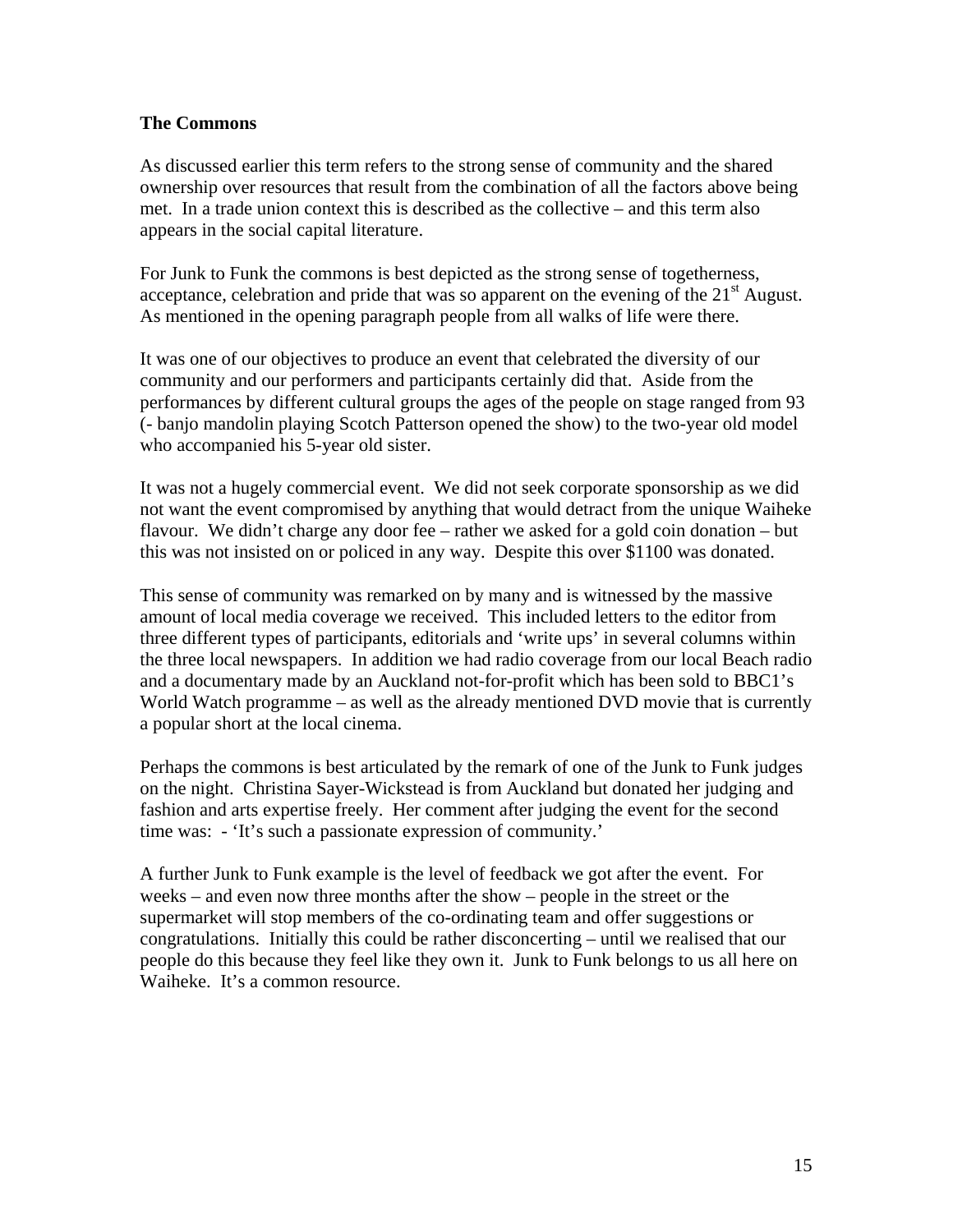### **Part Two: VOLUNTEERISM**

Social capital cannot be created without the activity of giving (or sharing - in the Maori context) and this paper has already demonstrated the high level of volunteer involvement in the Junk to Funk case study.

In the literature around volunteering recruitment and motivation emerge as key issues of concern to the voluntary sector. (Nelson (1999), Vineyard and McCurley (1995.) In the union movement identifying leaders, recruiting them as volunteers, and developing their skills as a way of keeping them motivated and involved are also highlighted as crucial for the success of union campaigns. (Service Workers Union (1995.)

For a volunteering experience to be successful for the organisation as well as the volunteer it is critical that there is not just a matching of skills but also a matching of values.

John Stansfield (2002) has this to say about voluntary organisations and their values:

"One of the key things about voluntary organisations is that they are values and passion driven. By this we mean that their principle competitive advantage - to use the parlance of the market place - is that they are able to excite in people a passion around shared values and it is by exciting that passion that we generate the surplus that enables us to do impossible things with impossibly small resources…."

In the same speech he describes leadership that is value-driven as the most effective way of managing volunteers.

"…Unlike management, leadership isn't about organising or controlling, - it is not commanding but influencing. How do you influence somebody to do something? Well if influence is your method you attempt to persuade the person to do it. And the easiest way, is to persuade someone to do something that they want to do. So the congruence between the organisations' values, the leaders values and this group of others values is critical. The more those values are shared the easier that influencing will be."

For the Junk to Funk the group values and interests include:

- Caring for the environment
- Promoting recycling and waste awareness
- Honouring all efforts at creativity
- Encouraging co-operation and collaboration
- Encouraging adult participation in children's activities
- All efforts and contributions are recognised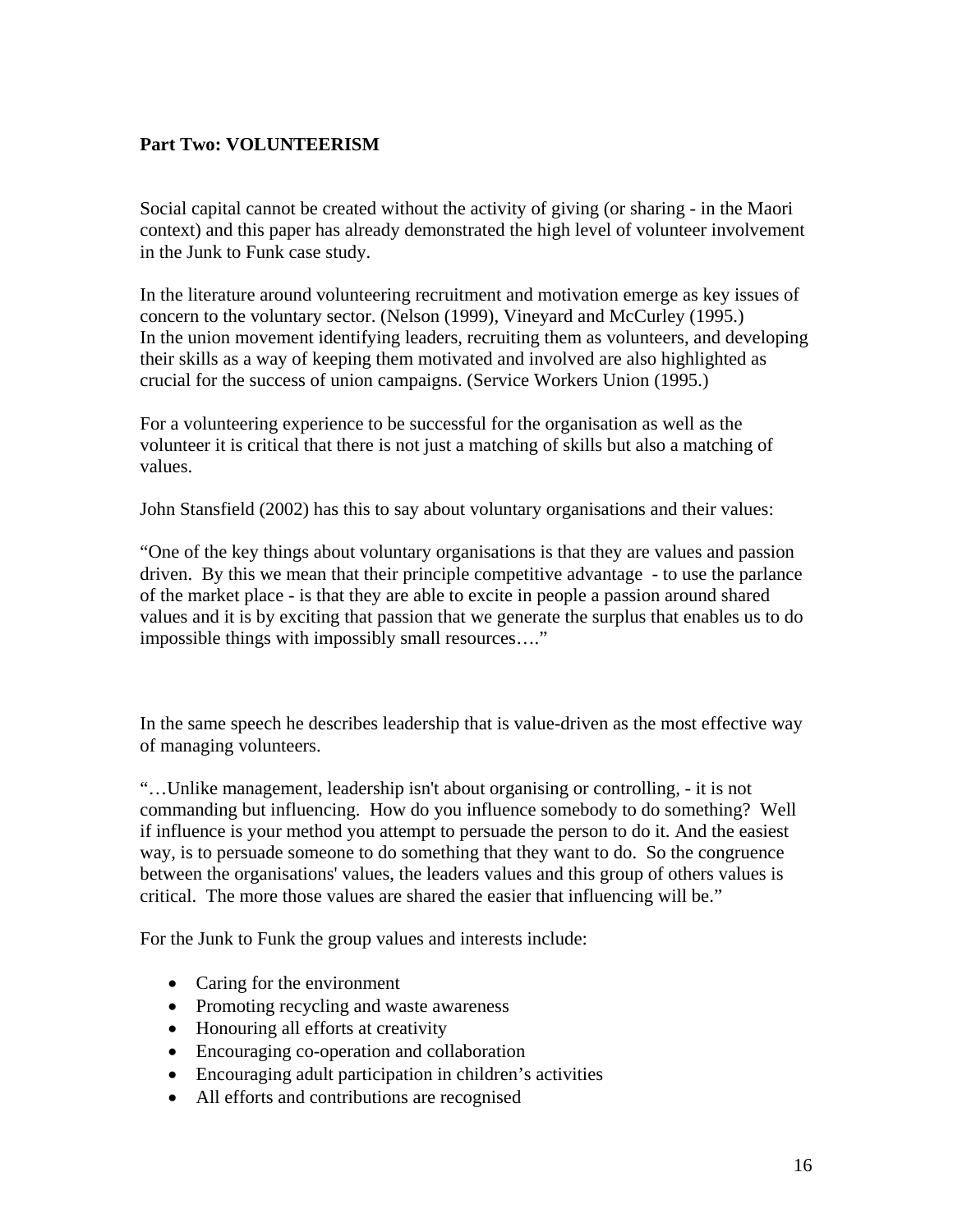- The event (and project) must be accessible to all.
- The event reflects the nature of our community
- The project is a celebration of our community's diversity and range of talents

In common with a lot of fledgling community organisations the Junk to Funk team did not arrive at these shared values at the start of the project. In the first year the values were kind of intuitive. They were eventually expressed as a result of the evaluation and learning that we did after the first Junk to Funk and they have guided our practice throughout the second event. Having said that there has never been a formalised structure for involving volunteers and checking the match of values. The shared norms within our community mean that to some extent we can rely on volunteers with the 'right' fit' identifying themselves and getting involved. On reflection however over the last year there were two key volunteers who did not share the values of the group and consequently they disengaged from the project fairly early on.

#### **Keeping Volunteers Involved**

The following is a flow diagram that has been tested on the Junk to Funk co-ordinating team in an attempt to describe their volunteerism.

#### MOTIVATION OPPORTUNITY

SKILL DEVELOPMENT EXISTING SKILLS

REFLECTION & RECOGNITION & LEARNING &  $\overline{A}$  affirmation

CONFIDENCE SKILL DEVLOPMENT

#### CELEBRATION

| (Low supervision | (High supervision) |
|------------------|--------------------|
|                  |                    |

For volunteering to occur the volunteer must have *motivation* and there needs to be an *opportunity* for them to be able to volunteer – a project or an organisation that wants them.

The next part of the cycle reflects the sensible practice of matching tasks to the volunteers *existing skills*. Matching the task to the volunteer ensures that the volunteer is not bored or feeling like they are underutilised.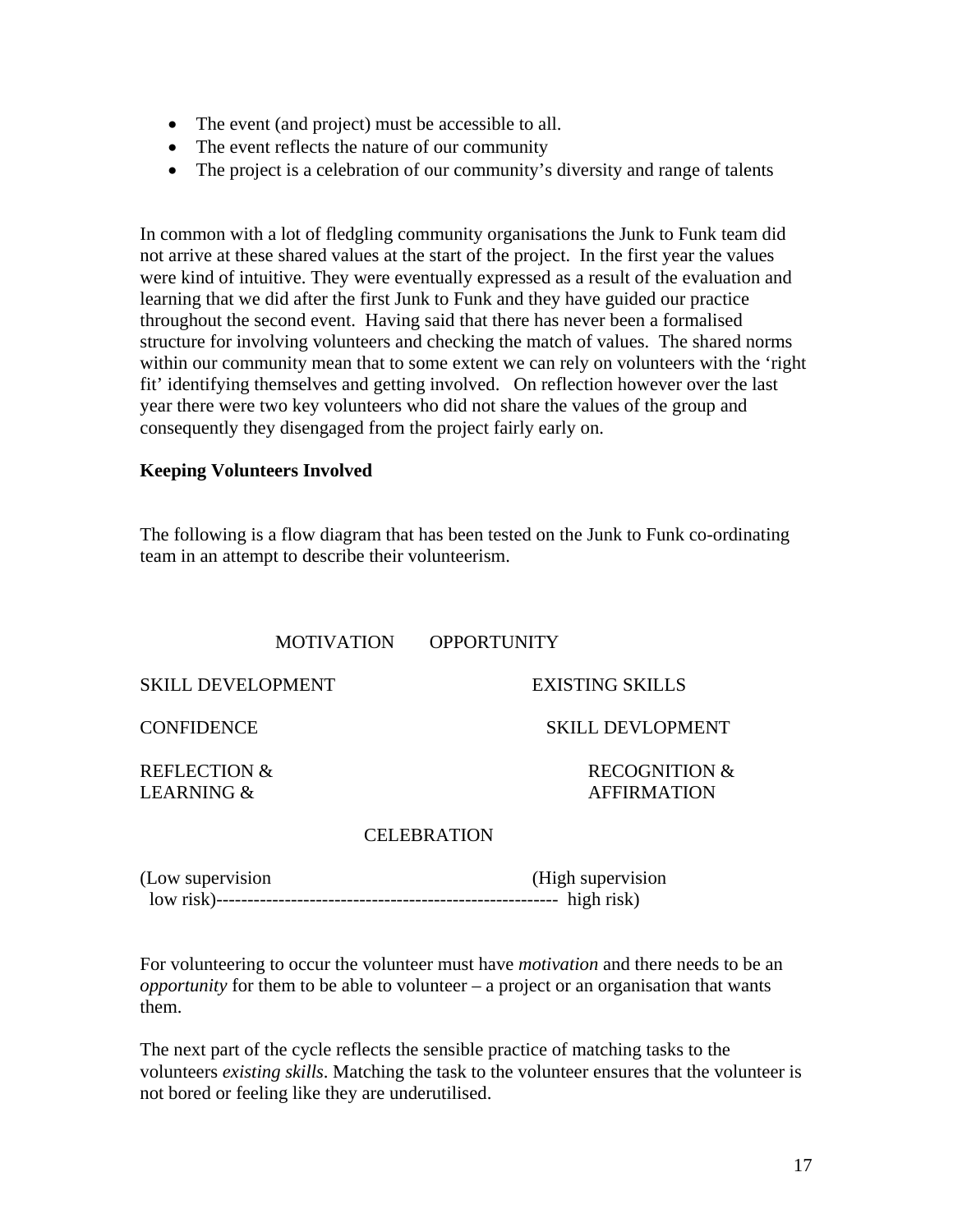*Skill development* describes the organisation making more of an investment in the volunteer because they have already demonstrated their ability with their current skills and an increase in responsibility for example builds the volunteers skill base and also demonstrates the organisation's increase in trust.

*Recognition and affirmation* is crucial to keep volunteers feeling good about what they do. Thanking people – in whatever way suits them best – but using a method that is sincere and honest - is crucial to keeping people on track and valued and involved.

*Celebration* leads on from recognition and describes the reward for success and is more a collective expression of everyone's efforts.

*Evaluation and learning* is another validating action – and is also useful for creating *confidence* in the volunteer and increasing the confidence that the organisation has in them. This in turn leads to further opportunities for *skill development* and acts as a *motivator* and the cycle repeats itself.

The first five steps in the cycle involve a significant amount of risk for both the volunteer and the organisation and require the organisation to also invest in the volunteer to keep them involved. This does not necessarily meant an investment of money – an investment of supervision and management of tasks may be the organisation's contribution.

The later four steps require less supervision as the volunteer has already been tested in terms of matching the organization and is seen by the volunteer as more fun.

#### **Volunteer Succession Planning**

For Junk to Funk the existing coordinating team is now experienced and trusted by our parent organization the Waste Resource Trust. Our skills and values have been tested over two years and we are currently looking at extending the opportunities for volunteers who want them by extending their responsibilities.

The Waste Resource Trust carries legal and financial liability for the event and Junk to Funk is part of the Trust because of this. While most of the work is done by the volunteers the organising and coordinating role has mainly been undertaken by Waste Resource Trust staff. That role has included:

- coordinating the volunteers and setting up an organising committee
- ensuring there is a clear communication strategy with volunteers
- making the funding applications
- administering the accounts and budget
- working with volunteers to seek sponsors
- liaising with sponsors around print material and publicity
- organising the judges
- being accountable to the volunteers and making sure all decisions are talked though with them
- financial accountability to the board of trustees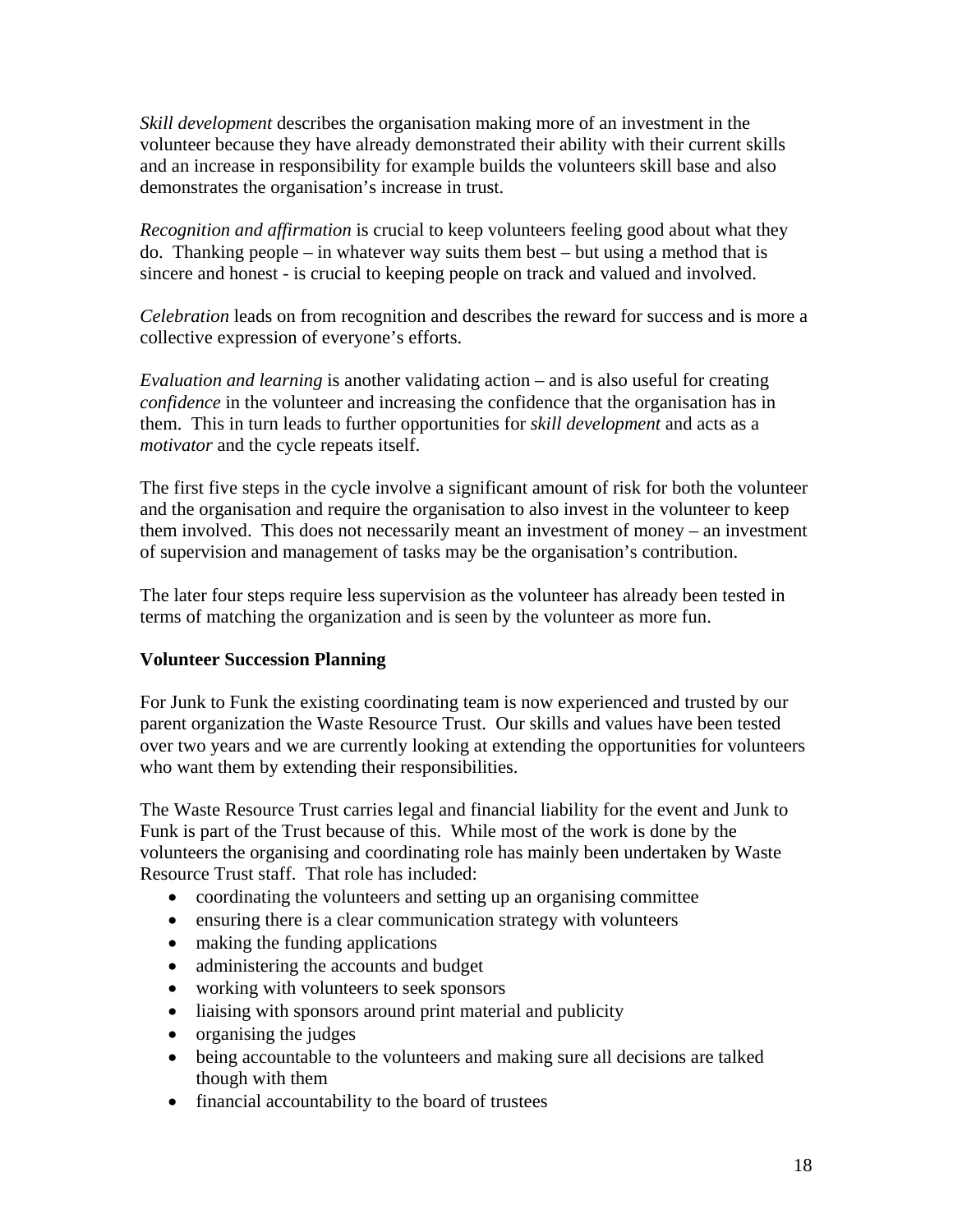- debriefing volunteers after the event
- evaluating the project
- accountability report to funders
- helping with staging, lighting, sound, stage direction and finding the performers
- anything else required (like building the stage etc)

Two volunteers who are also part time students have been investigating ways that they could tie in their various projects required for their studies with the Junk to Funk project for 2005. For the Waste Resource Trust this provides an opportunity to free up one of their staff while at the same time train new people in skills that will help their careers. This fits with a trust objective of providing employment opportunities.

Consequently the organisation has entrusted Heidi Robertson to take on the co-ordinating role. Heidi will manage the event as her work placement for her final year in her Bachelor of Business at the Auckland University of Technology where marketing and advertising are her majors within her degree.

Heidi was recruited as a volunteer this year and the Junk to Funk team have been mentoring her and utilising her obvious skills in the sponsorship and marketing areas. She is well integrated into the community and has seven-year old twins at the school and has lived on the island for over five years. Before any official approach was made to the Waste Resource Trust's board the proposal for Heidi to take on the co-ordinating role was first discussed with the key volunteers from the 2004 co-ordinating committee who all have confidence in her capabilities to lead the project.

Heidi's course of study requires her to work for a few months with an employer and learn 'on-the-job' and then to reflect on that learning. Junk to Funk gives her the opportunity to safely manage a large community event and the process will give her first hand experience of:

- the Junk to Funk brand management,
- sponsorship relationship building and management,
- developing the advertising and publicity strategies,
- marketing and promotion within our community,
- facilitating a team
- keeping volunteers involved and motivated
- financial accountability (to the Trust and to funders)
- funding applications
- evaluation and monitoring procedures
- and much more

As part of the safe-guarding for both her and for the Waste Resource Trust Heidi is supported by the Trust staff and has access to them for any and all tasks that she may need help with. She mostly works from the Trust's office so that she can access the office equipment and the staff when she needs to.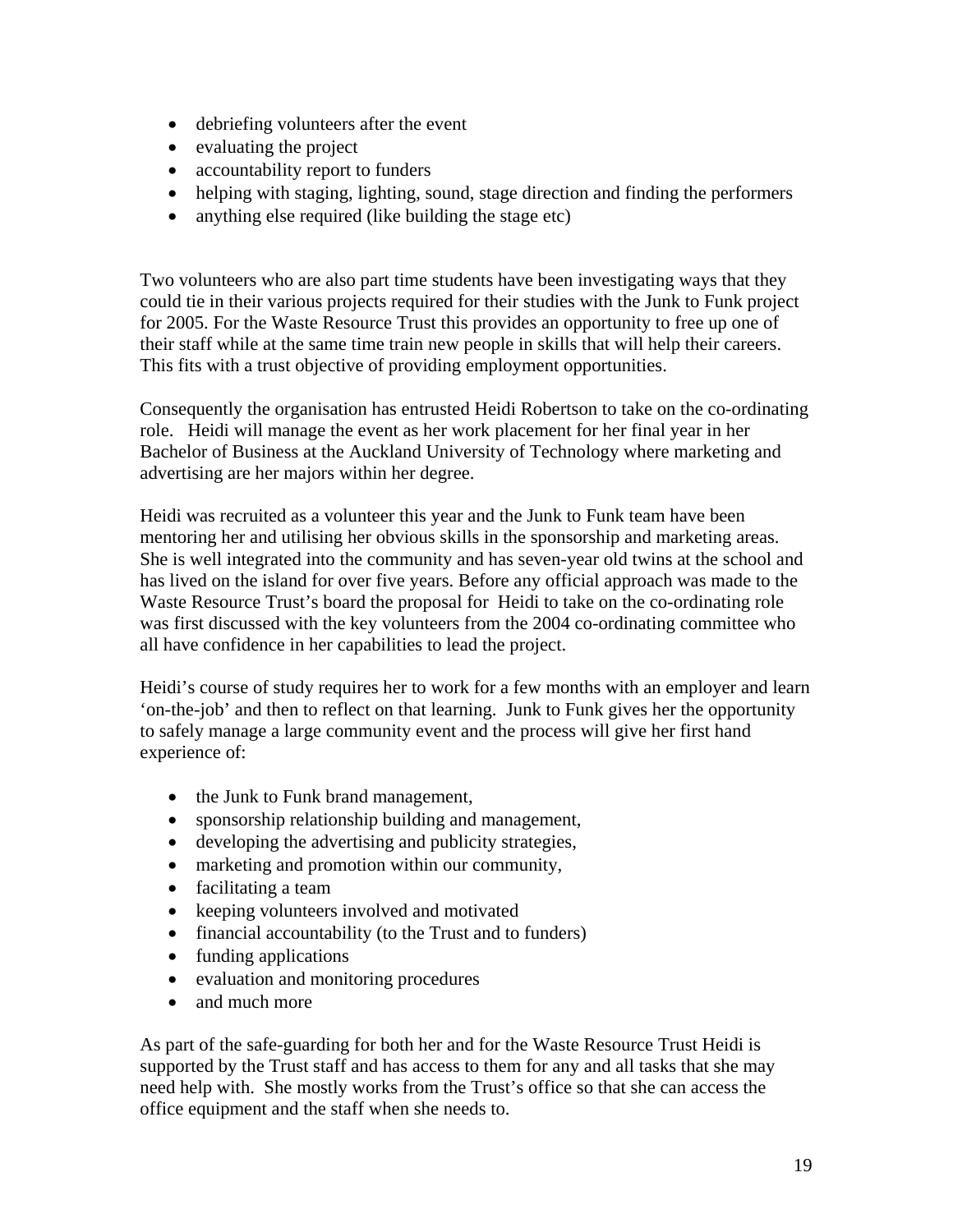Heidi has already successfully applied for a grant for \$2000 for the 2005 event and has developed the organising plan. She has been introduced to the community in her role as co-ordinator though the local media and been personally introduced to the Primary school's board of trustees. She is already building relationships at the high school and has been dealing with the media and has facilitated her first organising team meeting.

Reporting procedures have so far not been necessary since she is in daily contact with the Waste Resource Trust staff member who is her mentor.

Simonne Aubertin may look at including her volunteer work in her Bachelors of Design next year and it will be Heidi's role – as well as the WRT educator - to explore the opportunities that match Simonne's needs and skills with those of Junk to Funk.

#### **The Volunteer Succession Plan For Heidi**

The match with Heidi's personal values are already proven to match with the group values for Junk to Funk therefore this plan mostly refers to skills. This succession plan is based on the cycle of motivation and involvement outlined earlier in this section.

- Heidi identifies her level of involvement and commitment
- Heidi identifies her interest and skills and what she want from the job
- Heidi and Denise (WRT staff and previous co-ordinator) check with the rest of the co-ordinating team to make sure everyone is happy with Heidi taking on the co-ordinating role
- Heidi and Denise match skills to tasks and write a job description and mentoring/supervision outline
- Heidi and Denise write proposal for the WRT board of Trustees including the skill match and the job description and the mentoring proposal.
- Heidi approved by the Board to be the new co-ordinator for Junk to Funk
- Approval communicated to the rest of the co-ordinating team
- Heidi works alongside Denise for supervision and guidance in the early stages and develops the organizing plan.
- Heidi facilitates the meetings and keeps tasks on track
- Authority and leadership are gradually handed over to Heidi as the tasks are completed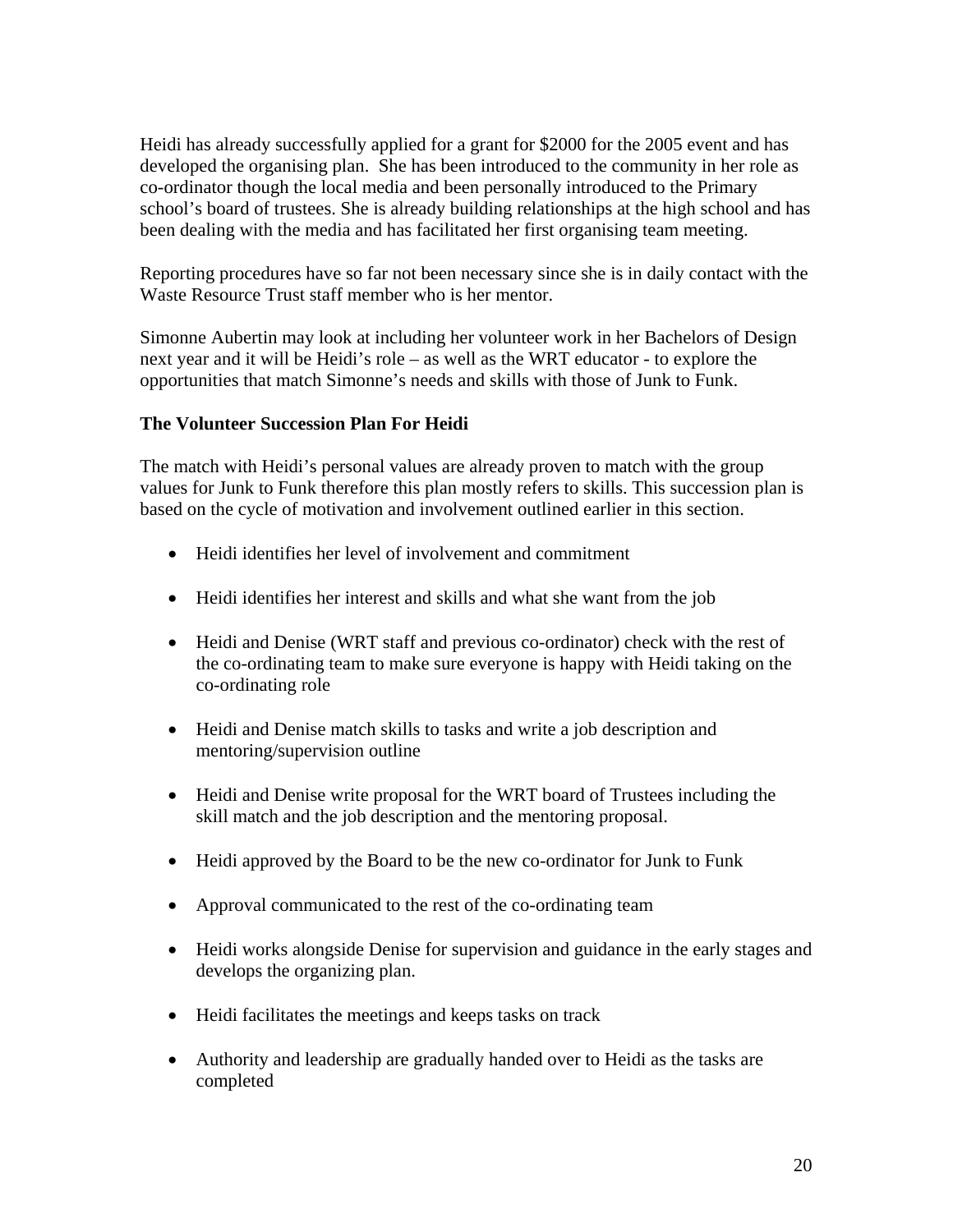- Heidi reports to the Board of Trustees on her own behalf as the project continues rather than through Denise
- Heidi develops new skills and confidence and completes her studies successfully
- Heidi evaluates the experience and her role and relationships and reports on them to the board, the co-ordinating team and Denise
- The Board of Trustees and Denise evaluate Heidi's performance and reports to her and provides her with a written report for her use
- Heidi's contribution is recognized and she is thanked
- Heidi finds another volunteer to take over her role when/if she decides to move on

## **Part Three – EVALUATION**

### **Monitoring**

In the first part of this case study it was briefly mentioned that the co-ordinating team organised themselves into work streams and took responsibility for tasks within those work groups and reported back to the larger group at regular intervals. This regular reporting – in tandem with the organising plan to guide us - contributed to an on-going monitoring of volunteer behaviour and action and allowed the team to constantly review our activities and the planning as the project went on.

This monitoring was not a deliberate pre-thought-out attempt to assess our behaviour – rather it was an action that resulted from the union/campaign organising experience of the co-ordinator and it became a useful project management tool. It was easy to implement since the co-ordinating team had a pre-determined end point – that is, the 'extravaganza' on the  $21<sup>st</sup>$  August.

The monitoring itself however was assessed as part of the evaluation exercise that was undertaken.

## **Evaluation**

A feedback and evaluation session was held nine days after the event. We had money left over in the budget so the evaluation exercise was held on a Monday night (starting at 5.30pm) at a local pub and the budget surplus was spent on food and a bar tab. As many of the organising team had not seen the event we watched the 'wild footage' (which was later edited into the DVD movie) on video as part of the evaluation process with a view to also celebrating our involvement.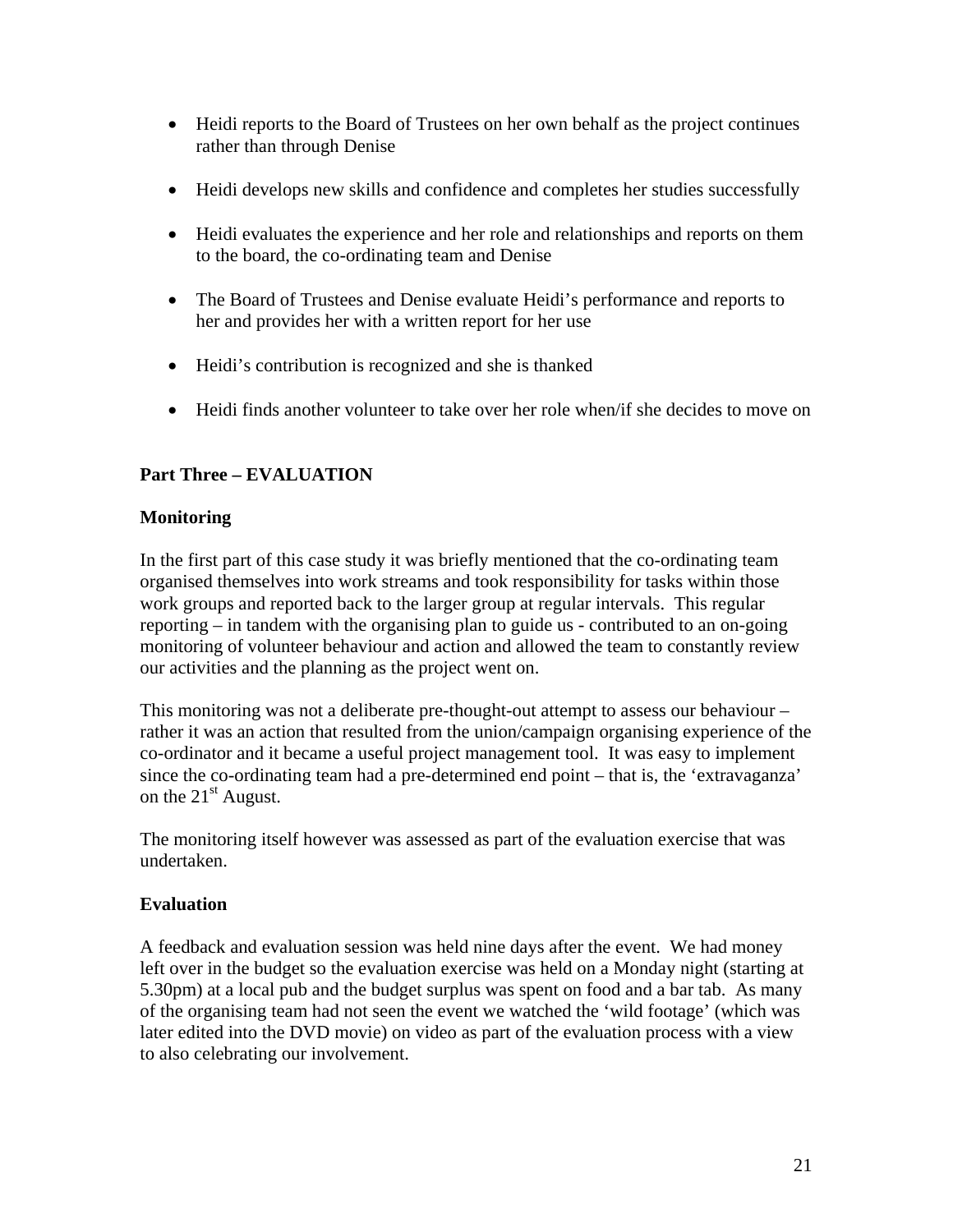The organising team invited 34 people to the evaluation exercise but nine of them couldn't make it. These participants represented as many different stakeholders as we could find and included people who had been sponsors, judges, parent helpers, the organising team, high school teachers, a primary school board member, performers, backstage and technical helpers, participants in the event and members of the audience. In total 25 adults and 11 primary school-age children recorded their thoughts on what worked and what could be improved at future events. (Appendix Three, List of Stakeholders)

We distributed a range of felt-tip pens and covered the walls and tables of the bar with sheets of butchers paper which had the following headings:

- Sponsorship/Funding/Finances
- Organisation
- The Primary School Programme
- The High School Programme
- The Recycling Message
- Communications
- Performance
- Judging
- Miscellaneous

Each sheet of butchers paper had a line down the center of the page with subheadings on each side. One side said: "what worked?" and the other side said: "what could be improved?"

Initially we had not thought to include the children in giving their feedback – but we found it useful to give them their own sheet to record their thoughts since it was a way of keeping them amused when they got bored with eating and watching the video. This inadvertent process was extremely valuable as it yielded information and ideas that the adults had not commented on and gave a unique view of the project from a group of stakeholders we had totally overlooked - so it was a very salutary lesson for us.

Feedback from primary school teachers and the primary school principal were gathered through an alternative process. They were asked to contribute their thoughts in writing around what worked and what could be improved. The principal was supplied with his own evaluation form (the headings were the same) and for the teachers their staff representative gathered and collated their comments.

The reason we chose to exclude the primary school staff from the evaluation/celebration evening was because many of the volunteers were almost burnt out by our heavy involvement at the primary school and we wanted the ability to write our comments – which tended to emphasise the lack of perceived buy-in from many senior teachers and the principal – without being challenged or involved in arguments. The whole point of the butchers paper was to ensure that the people there could record their thoughts without being identified later.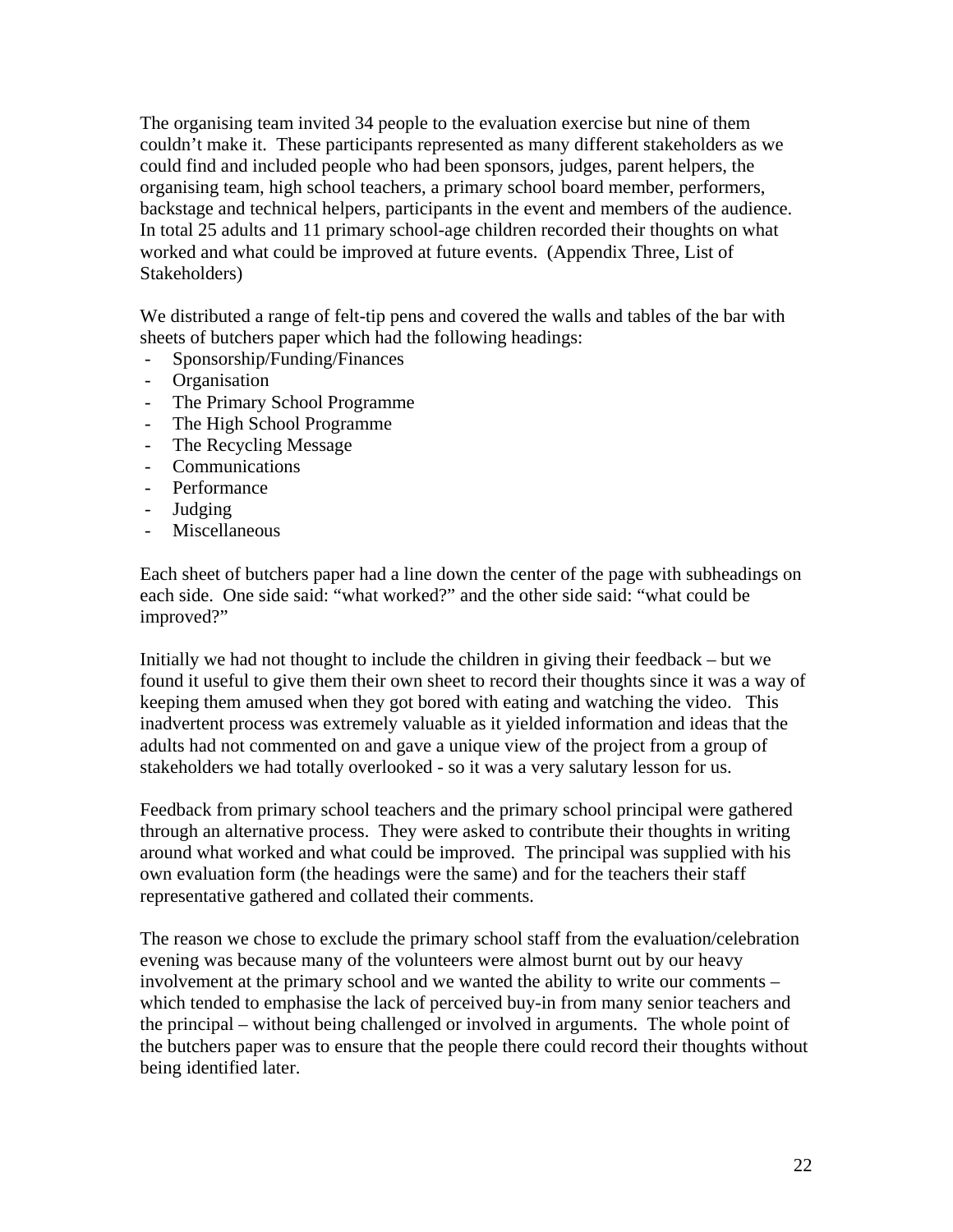Participants in the evaluation exercise were encouraged to write as much or as little as they liked. They were also allowed to write what others had said to them and so could be conduits of information from the wider community. The participants were also told that they were welcome to receive a copy of the evaluation report that would be compiled in the most part from the comments they were contributing.

The 14 page report that resulted - which included a full account of the finances- was written up by the co-ordinator and critiqued by the core co-ordinating team before being presented to the Waste Resource Trust board of trustees and to those who participated in the evaluation exercise. It was also circulated to anyone in our community who wanted a copy. Consequently it was sent to the primary school's board of trustees and principal when they requested it.

The full evaluation report became the basis of all the accountability reports that we sent through to our funders. It was condensed as much as possible but was also offered to them if they wanted to access it.

#### **Why evaluate?**

The main reasons for evaluating the Junk to Funk project was to get suggestions on how to improve the next project and to confirm that what we thought were the difficulties and successes was correct.

We also wanted to formalise the feedback that we were each receiving from countless people in the community. For an entire week after the event it was nearly impossible to get from A to B in the Oneroa township, or at the school, or at the supermarket in any type of timely fashion because of the numerous conversations with people wanting to offer their advice.

After a long and at times arduous project the co-ordinating team still felt rather close to the whole project - and consequently a bit emotional - and this type of feedback could easily be construed as criticism. By using this method of evaluation – and in particular framing the questions as we did ("What worked?" "What could be improved?") the feedback was de-personalised and constructive. So for us the evaluation exercise was also cathartic – It was an opportunity to debrief and get over it.

Evaluation is of course also an important tool to prove to our funders that what we said happened did happen. The resulting information offered a 'warts and all' story of the project which meant that the accountability reports we sent were not subject to excess 'spin.'

Another important reason to evaluate a project is that it creates a record of what happened. During the passage of time the detail of what the project was and how people in our community felt about it can easily be forgotten. By evaluating the project a range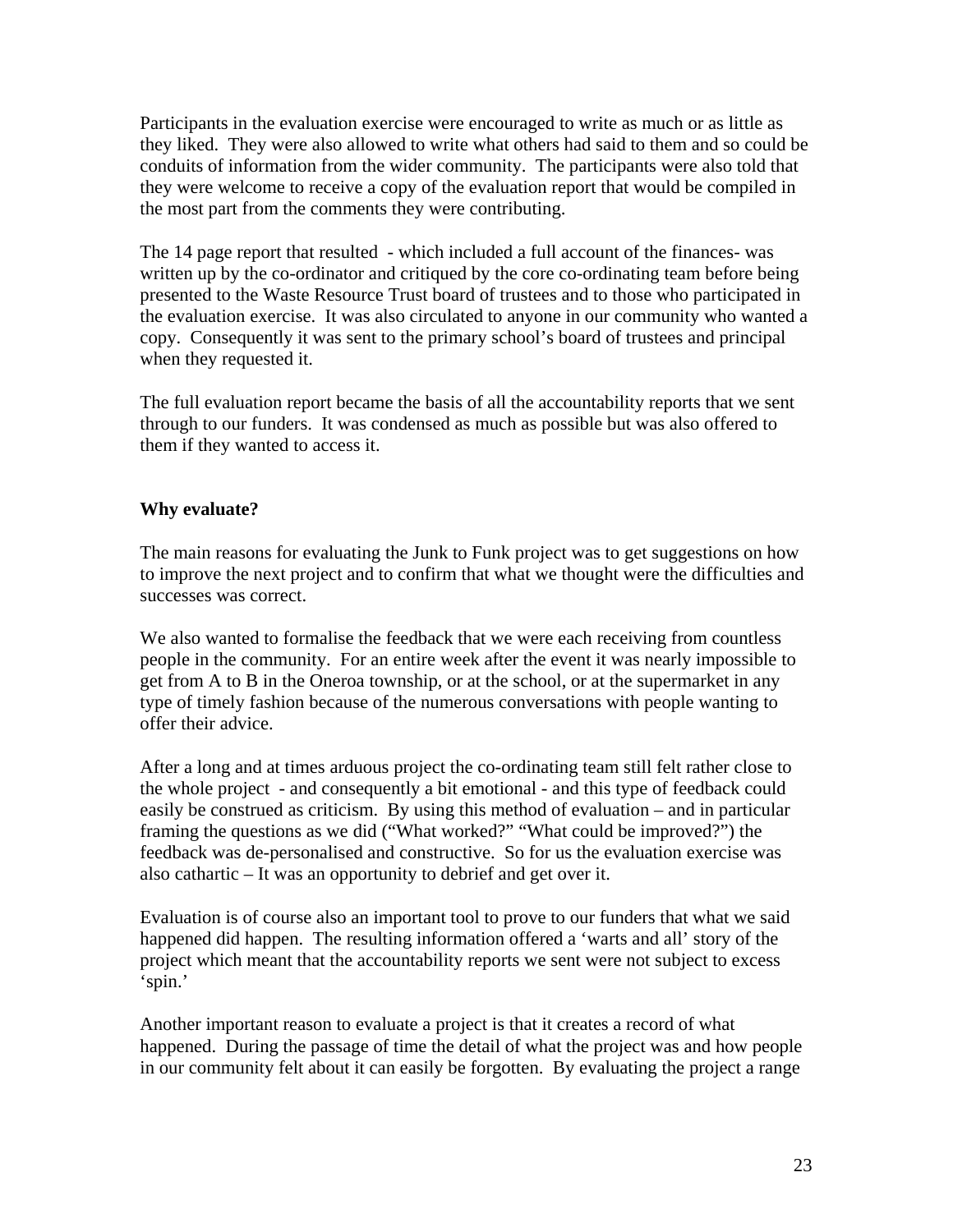of different perspectives were collated and it is now documented and can be accessed to guide future events.

#### **Benefits from evaluating this way.**

The decision to evaluate the project was made very early on in the organising plan and was recorded as one of the final activities of the co-ordinating team. The very last activity was recorded as "CELEBRATE."

For the 2003 event we also evaluated and debriefed afterwards. However it was mainly just the co-ordinating team involved and the responses were generated through discussion and were recorded by a note-taker on the whiteboard. Consequently the range of viewpoints was restricted to the core team and we may not have been as objective or free with our criticism as we might have liked.

The evaluation was held at the primary school – during the day on the Tuesday after the event – so there was limited access for anyone else that may have been working. By the Tuesday the adrenalin had dissipated and we were all exhausted after the Saturday night event, the Sunday clean up and the Monday media deadline that meant we had to race to get our thank-you advertising and photos organised.

Even so, it was useful for the co-ordinating team to reflect on what we had achieved and at times it was quite an emotional occasion. To some extent we did celebrate our involvement and certainly we all came away from it feeling that with Junk to Funk we had been part of a fantastic project.

The decision to hold it differently for 2004 was made by all the co-ordinating team – particularly since it meant spending the surplus (the donations were quite separate from the operating budget and the school was the recipient of all the donations taken on the door) by doing so.

This time we deliberately set out to canvass the opinion of others who were involved because we recognised that by creating an even bigger event this year the project had taken on a life of its own and had become a community resource. By holding it in the way we did we celebrated our own involvement in it, recognised the contributions of all the stakeholders and, for five of us who were backstage or front of house or in the dressing rooms when the show was on, we also got to watch what had happened on the stage.

It was also a tangible thank you to the people who needed it the most – the co-ordinating team.

(See Appendix Four: Tips for evaluating a project)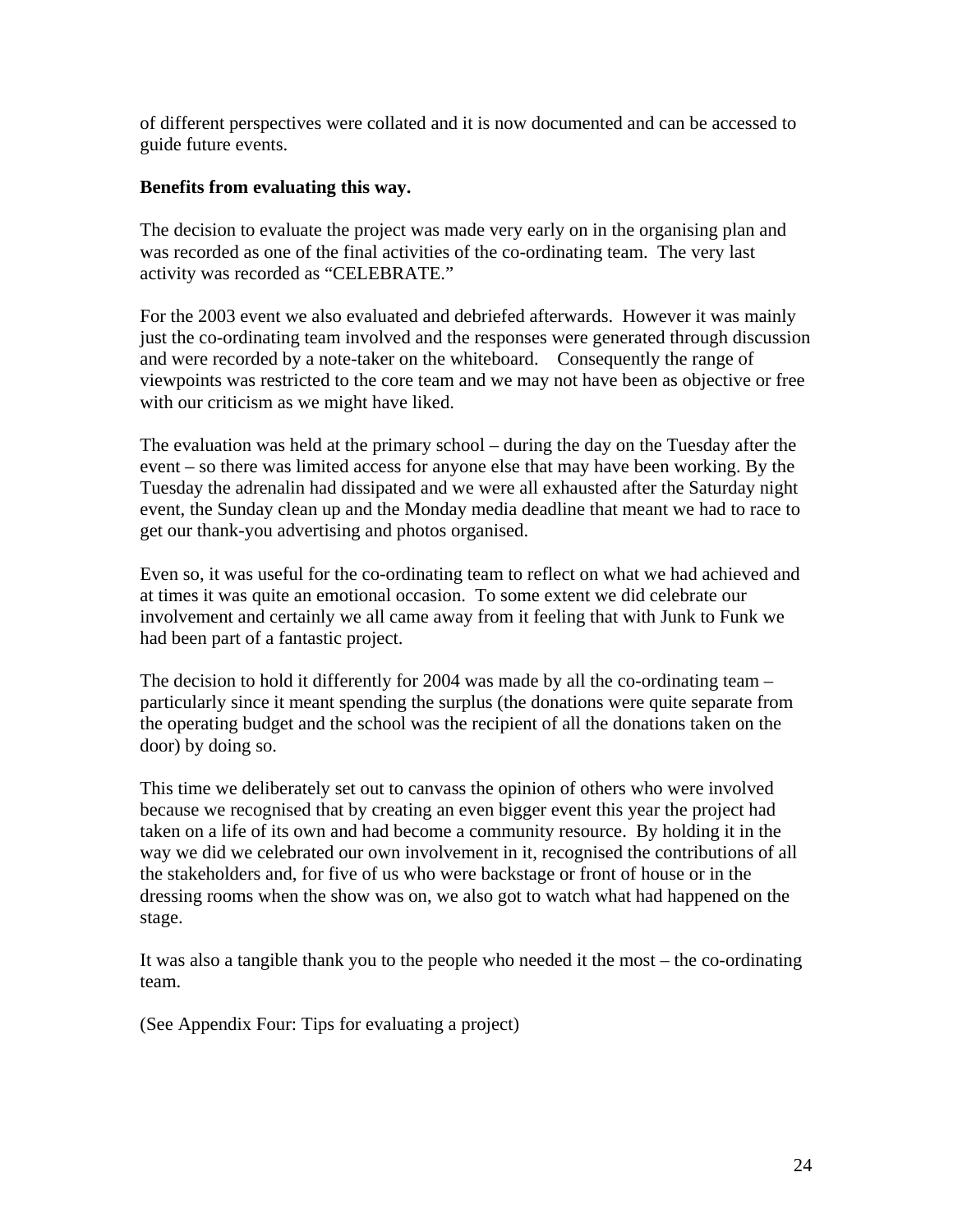Appendix One

# **Sociogramme**

| High school  | Wananga | Primary school |                     |                         |                 |
|--------------|---------|----------------|---------------------|-------------------------|-----------------|
| Monica       | Kindy   | Ashley         | <b>Clean Stream</b> |                         |                 |
| <b>Annie</b> | Laura   | <b>Sharon</b>  | <b>Denise</b>       | <b>WRT Board SteveD</b> |                 |
|              |         |                | Orapiu Grove Farm   | John                    |                 |
| Sound        | Camille |                | Nandor              | Mata                    |                 |
| Film         |         | Christina      |                     |                         |                 |
| Performers   |         |                | Barry               | Lenny                   | Derek<br>Elanor |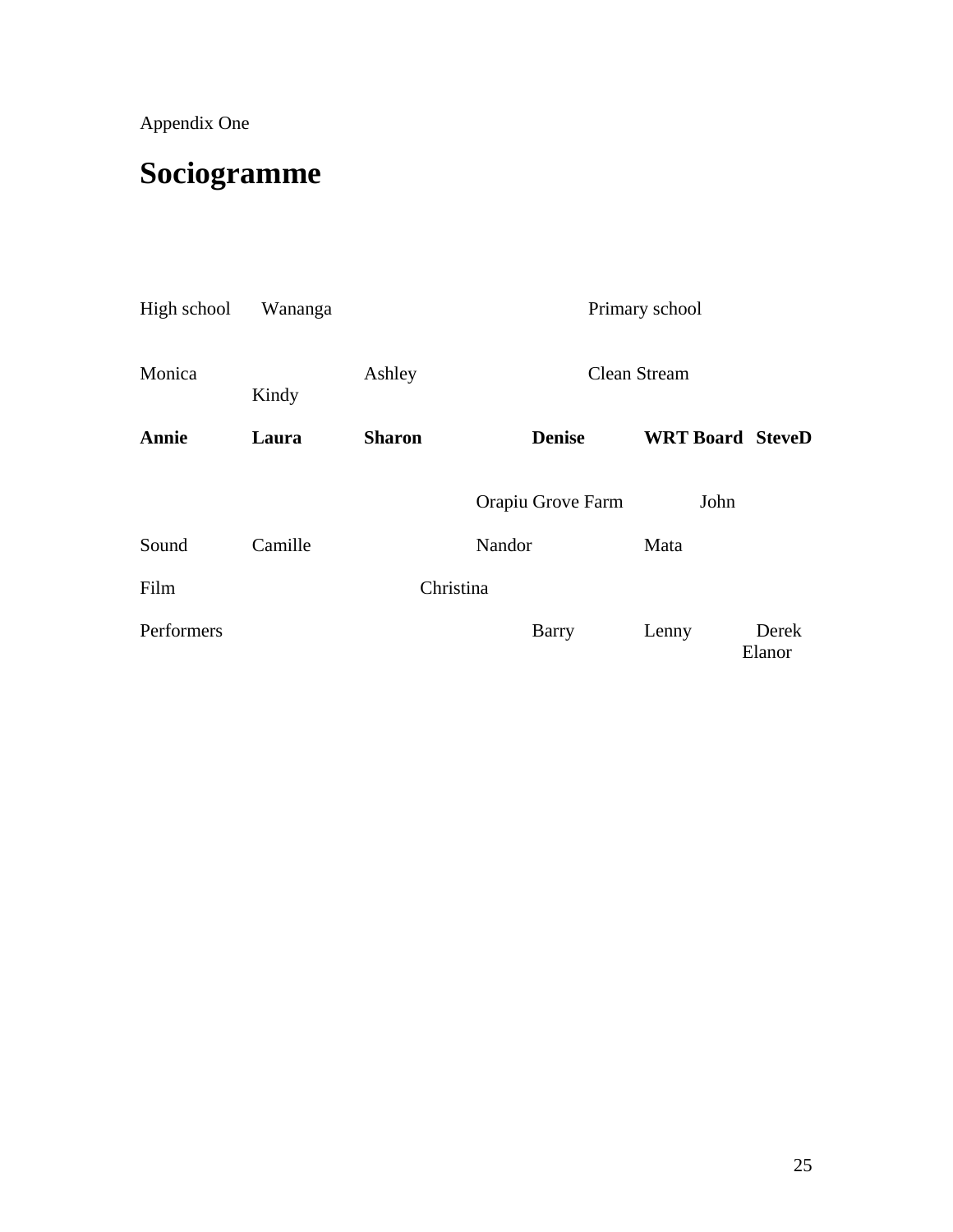## Appendix Two **DONATIONS FORTHE JUNK TO FUNK EVENT – 2004**

In addition to the \$4100 funding to stage the event this was donated:

- $\geq$  \$5100 worth of cash prizes
- $\geq$  \$1,800 gift prizes
- $\triangleright$  Junk to Funk logo/brand designed by a local artist
- $\triangleright$  All graphic design work including preparation of brochures, posters, advertisements, front of house posters and the programme for the night – donated
- $\triangleright$  Power point presentation preparation including digital photographs donated
- $\triangleright$  Use of a lap-top and projector for on-screen presentations during the show
- $\triangleright$  The use of 5 large tents for dressing rooms
- $\triangleright$  The use of the catwalk for free
- $\triangleright$  Tarpaulins for floor-covering and wind breaks
- $\triangleright$  Four large Junk to Funk banners spray painted onto tarpaulins for advertising
- $\triangleright$  Specially built clothing racks
- $\triangleright$  Gifts of lavender products, local wine and hand pressed olive oil for the Judges
- $\triangleright$  Six magnums of champagne for presents to key helpers/performers
- $\triangleright$  Four hours labour from a carpenter to safety proof the catwalk and build a ramp
- $\triangleright$  Music and sound for free (this included microphones, pa system, sourcing music and operating the sound for dress rehearsals and the performance) from a local DJ
- $\triangleright$  Lighting operation by two local lighting men (setting up and three days of rehearsals plus the performance.)
- ¾ Free performances from local artists Scotch Paterson, Dana O'Grady, The Piringakau Kapa Haka Group, The Pop Dance Group, Venessa Grant, Sister Shout Choir – and the MC for the night, John Stansfield
- $\triangleright$  The use of a truck and trailer to move the catwalk
- $\triangleright$  Photography on the night and at the dress rehearsal
- $\triangleright$  Filming by Waiheke TV of the workshops and the event
- $\triangleright$  Advertising at Waiheke Cinema –every film for 6 weeks
- $\triangleright$  Production of a DVD of the show (an additional donation was given by two supporters to Waiheke TV to help facilitate this.)
- $\triangleright$  Website upgrading
- $\triangleright$  Provision of sewing machines for the workshops
- $\triangleright$  Use of the hall for free

On top of this there were thousands of hours of volunteer labour.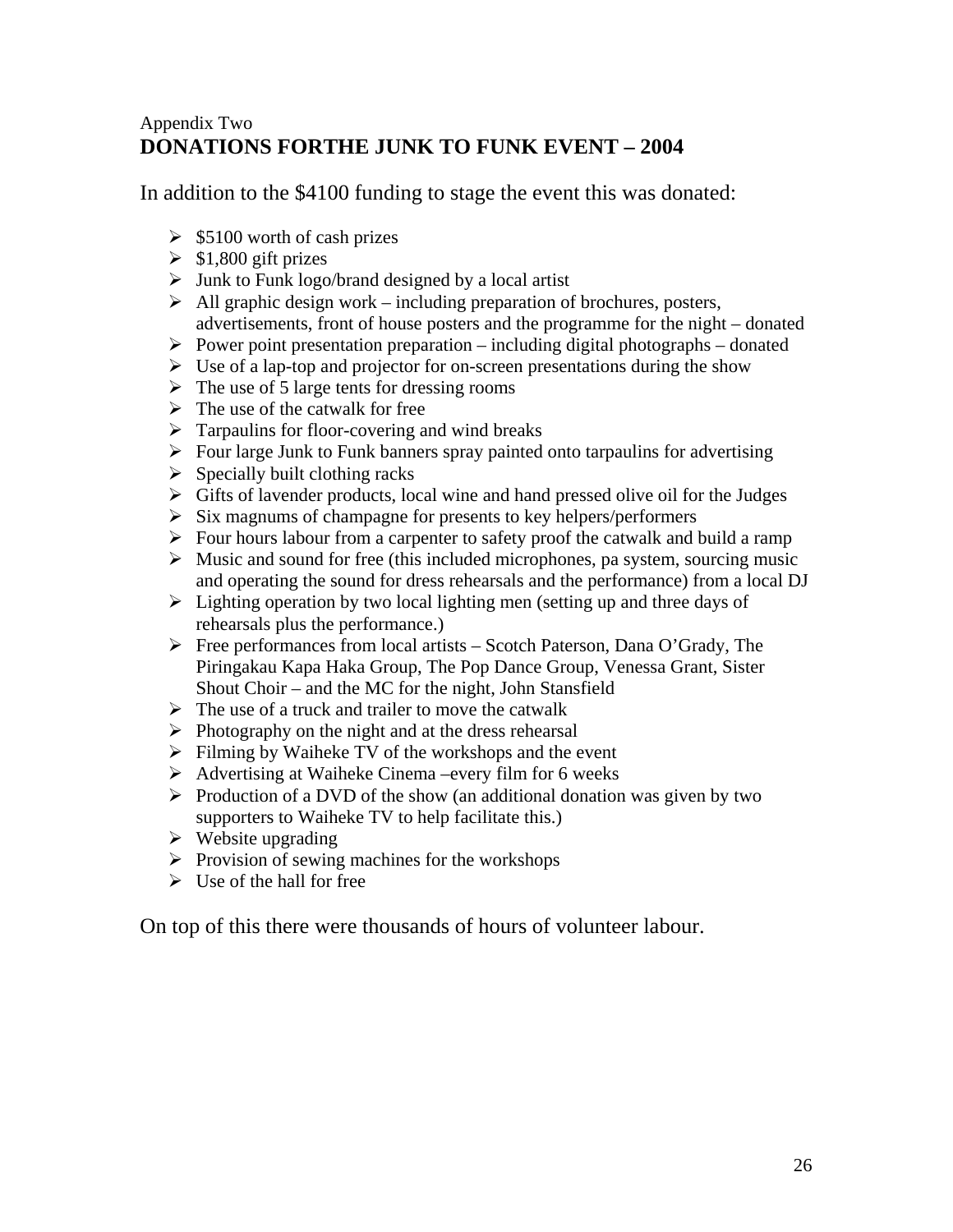Appendix Three

## **JUNK TO FUNK STAKEHOLDERS**

- The Waste Resource Trust Board of Trustees
- The Waste Resource Trust funders
- Junk to Funk Funders Zero Waste New Zealand Trust, Auckland City Council Creative Communities and through the Auckland City Council Local Funding the Waiheke Community Board.
- Waste Resource Trust staff
- Junk to Funk Co-ordinating team volunteers
- Sponsors (37 of them)
- Donors who provided gifts
- Te Huruhi Primary School Board of Trustees and management
- Te Huruhi Primary School Friends of the School (parent group)
- Te Huruhi Primary School teachers
- Te Huruhi Primary School support staff office and cleaners and caretaker
- Te Huruhi Primary School students (300 involved in workshops)
- Seaview Road Primary School principal (scheduled to open 2005)
- Waiheke High School Board of Trustees and management
- Waiheke High School teachers especially in the technology and art departments and year 7 and 8
- Waiheke High School students (60 of them involved in workshops)
- Parent helpers (about 30 of them)
- Participants in the competition and show
- Performers and technicians
- Whanau and friends of performers and participants (audience)
- Other community groups Waiheke TV, Waiheke Cinema, Coalition for Disability services
- The senior members of our community (tried to target this part of the community through presentations)
- Local media
- The audience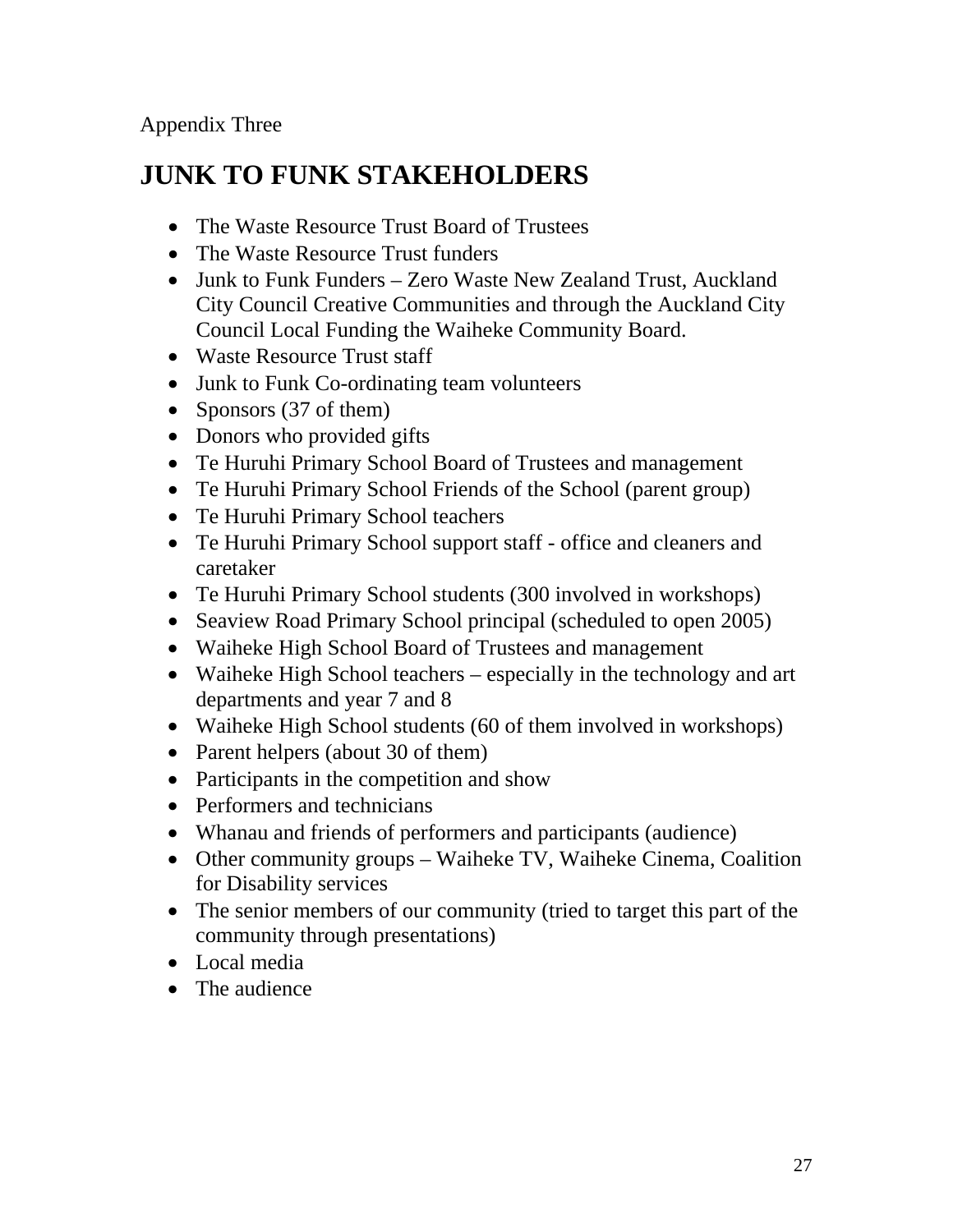## Appendix Four

# Tips for Evaluating a Community Project

## Plan to evaluate

At the start of the project include evaluation as one of the tasks so that it is not forgotten or a complete surprise at the end.

## Allow time for reflection

Before evaluating make sure there is enough time for people to have a rest between the completion of the project and the time of evaluation. This will ensure that people are refreshed and have had time for reflection and to gather feedback.

### Include as many of your stakeholders as possible

This may not be feasible but try for a range of stakeholders so that one view does not dominate.

## Accessibility

Ensure that the stakeholders can participate in the evaluation by providing ways that they can easily participate.

## Method

Allow people to have their say and organize the methods to facilitate this.

## Accountability

Make sure participants know what the evaluation will be used for and they can have the results of the evaluation if they want it.

## Have fun

If evaluation turns out to be a difficult process then it will be harder to find people to participate in the exercise next time.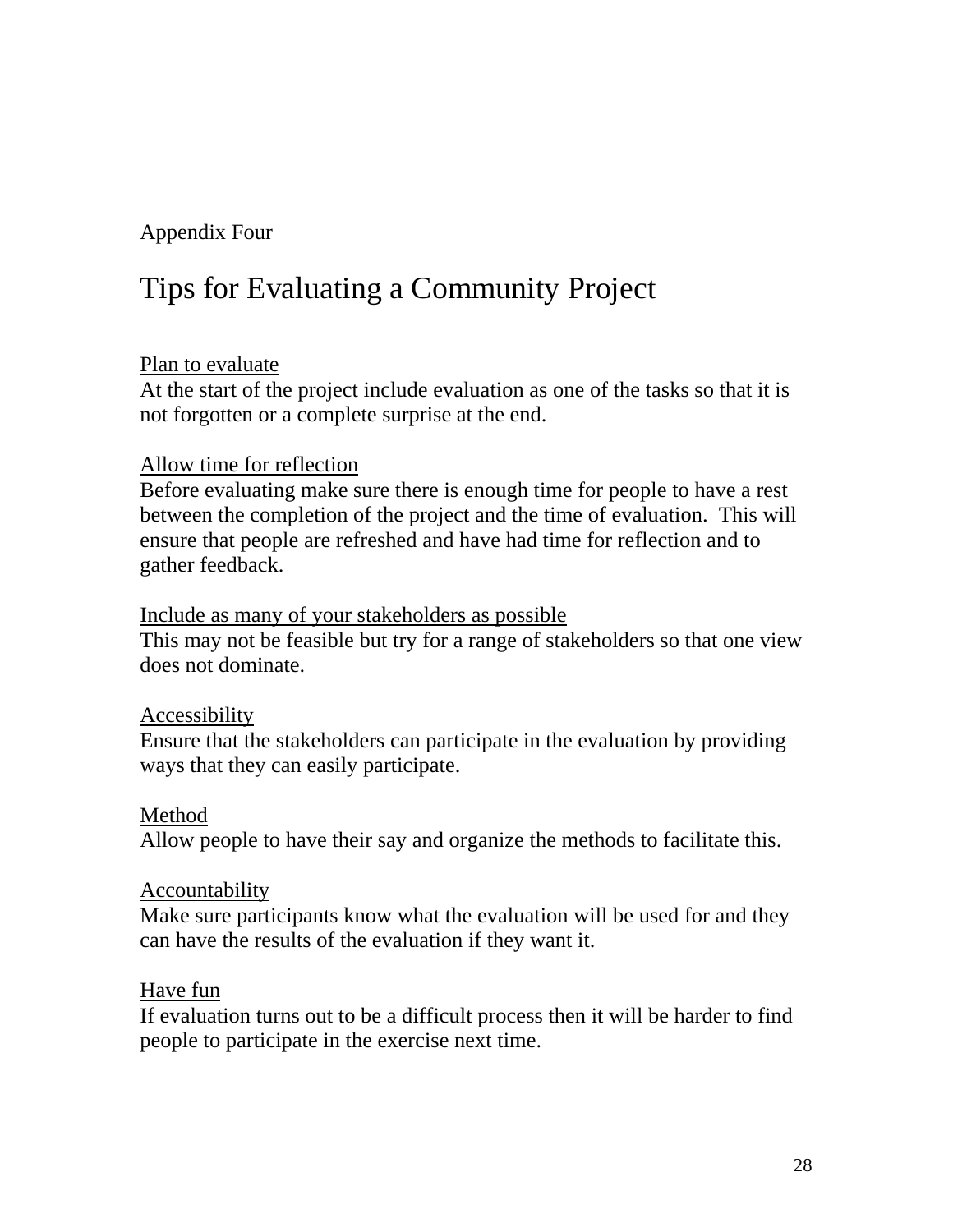Appendix Five

## REFERENCES

## **Social Capital**

Putman, Robert , Leonardi, R and Nanetti, R Y (1993) *Making Democracy Work: Civic Traditions in Modern Italy,* Princton University Press, Princeton, New Jersey

Putman, Robert (1995), *Bowling Alone: America's declining social capital,* Journal of Democracy, Vol 6, No.1, pp 65-78

Onyx, Jenny and Bullen, Paul , (March 1998,) *Measuring Social Capital in Five Communities in NSW* with Neighbourhood and Community Centres, Management Alternatives website: www.mapl.com.au

Cox, Eva (1995,) *A Truly Civil Society*, Boyer Lecture Series, ABC Books, Sydney

Stone, Wendy. (February 2001) "*Measuring social capital: Towards a theoretically informed measurement framework for researching social capital in family and community life*." Australian Institute of Family Studies. Website: www.aifs.gov.au

Spellerberg, Anne. (March 2001) *Framework for the Measurement of Social Capital in New Zealand* Statistics New Zealand

Robinson, David and Williams, Tuwhakairiora – *Social Capital and Voluntary Activity: Giving and Sharing in Maori and Non-Maori Society* December 2001. Issue 17. Social Policy Journal of New Zealand

Key Informants: John Stansfield, Chief Executive Officer of the New Zealand Problem Gambling Foundation

## **Volunteerism**

Vineyard, Sue and and McCurley, Steve – (1995) *101 More ideas for Volunteer Programmes* , Recognition and Motivation – Heritage Arts Publishing, Illinois

Vineyard, Sue and and McCurley, Steve – (1995) *101 More ideas for Volunteer Programmes –* Volunteer Involvement Tips, Characteristics of a Good Volunteer Recruitment Message - Heritage Arts Publishing, Illinois.

The Universal Declaration of Volunteering, Appendix One: *Managing Volunteers*  NZFVOW 2001